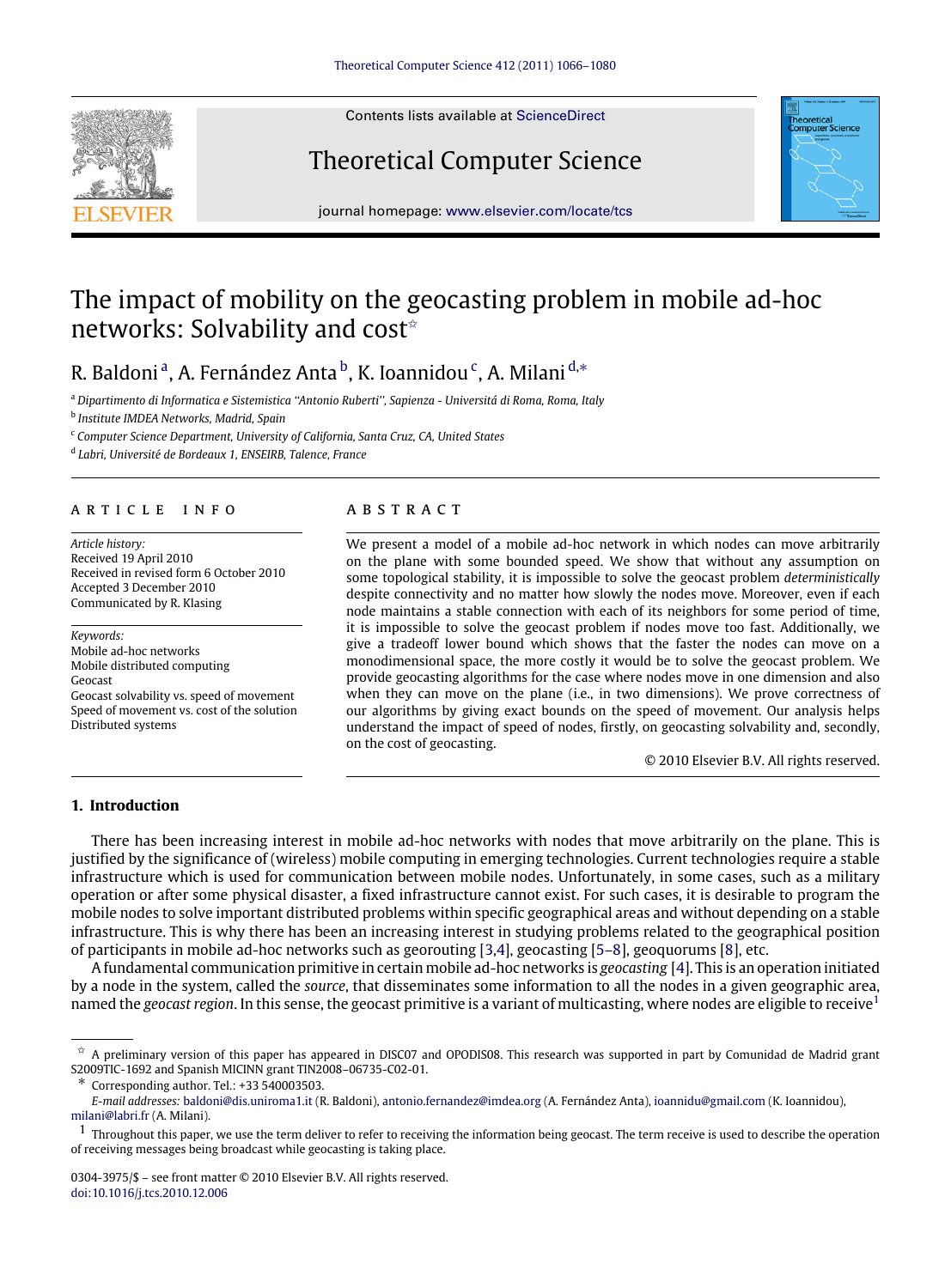the information according to their geographic location. While geocasting in two dimensions is clearly useful, geocasting in one dimension is also a natural operation in some real situations, like announcing an accident to nearby vehicles on a highway. In mobile ad-hoc environments, geocasting is also a basic building block to provide more complex services. As an example, Dolev et al. [\[8\]](#page-14-3) use a deterministic reliable geocast service to implement atomic memory in mobile ad-hoc networks. A geocast service is *deterministic* if it ensures deterministic reliable delivery, i.e. all the nodes eligible to deliver the information will surely deliver it.

Designing a geocast primitive in a mobile ad-hoc network forces us to deal with uncertainty due to the dynamics of the network. Since communication links appear and disappear as nodes move in and out of the transmission range of other nodes, there is a (potential) continuous change of the communication topology. In other words, the movement of nodes and their speed of movement usually impacts on the lifetime of radio links. Then, since it takes at least Ω(log *n*) time to ensure a one-hop successful transmission in a network with *n* nodes [\[9\]](#page-14-4), mobility may be an obstacle for deterministic reliable communication.

This is because it can heavily influence, for example, the completion time of the message diffusion in a certain geographical area till making geocasting unsolvable if these speeds are high enough. In an extreme (unrealistic) scenario, nodes can move fast enough to ensure that no two neighbors stay connected for enough time to complete the receipt of a message. *Geocasting cannot be solved in this scenario even though the topology of the mobile ad-hoc network never disconnects*. To our knowledge this relation among problem solvability, the cost of a solution, and mobility has never been investigated. This paper focuses precisely on these issues. In particular, first, we provide a model of computation (Section [2\)](#page-2-0) and a specification for the geocasting problem (Section [3\)](#page-3-0) which both take into account (explicitly or implicitly) node mobility.

- The model does not rely on either GPS or synchrony. Instead, it relies on connectivity guarantees and restrictions on the movement speed and the geocast area to be able to solve the problem. The model makes a distinction between traditional connectivity and a new notion of connectivity, called *strong connectivity*. A strongly connected system has some assurance of topological stability, i.e., there is always a path between every two nodes formed by strong neighbors, where two nodes are strong neighbors if they remain neighbors for at least some period of time.
- The geocasting specification is split into three properties: reliable delivery, integrity, and termination. Reliable delivery states that all nodes, which remain for some positive time *C* within distance *d* from the location *l* where the geocast has been issued, will deliver the geocast information. Conversely, integrity defines the minimum distance between the location *l* and a node in order that the latter does not deliver the geocast information. Termination states that after some period of time C' from geocasting of some information, there will be no more communication related to this geocast.

In Section [4,](#page-4-0) the paper formally proves the following results related to solvability of geocasting:

- Even if the nodes are connected (in the traditional sense) and they move arbitrarily slow, it is not guaranteed that geocasting can be solved [\(Theorem](#page-4-1) [4\)](#page-4-1);
- even if strong connectivity holds, then geocasting is still impossible for some bound on nodes' speed of movement [\(Theorems](#page-4-2) [5](#page-4-2)[–7\)](#page-5-0). Constraining the speed of movement below the bounds established in [Theorem](#page-4-2) [5](#page-4-2) is a necessary condition to ensure that one-hop communication succeeds. But this is not sufficient to ensure that the information propagates in space, i.e., the information may be transmitted from one node to the next, but never reaches a node in a given geographical position because the nodes covered by the information move in the opposite direction. This is proved in [Theorem](#page-5-1) [6](#page-5-1) Section [5.](#page-6-0)

Moreover, we provide lower bounds on the cost of the solution and we relate them with the mobility of nodes. In particular, in [Theorem](#page-6-1) [8](#page-6-1) we show a tradeoff lower bound that relates the completion time of geocasting to the speed of movement of nodes. We prove that the time complexity grows linearly with the speed of the movement of nodes and with the distance to be covered by the information. In a two dimensional space, the fact that the information could flow in one direction while it is needed in the other direction of the plane may just depend on adversarial communication topology. Observe that we do not assume knowledge concerning the network topology, except that it is strongly connected. Therefore, to ensure that the geocast is solved on a plane, the proposed algorithm has to cover all the nodes in the system. This is formalized in the lower bound presented in [Theorem](#page-7-0) [9.](#page-7-0)

As a last contribution, if the speed is small enough, we show how to solve the geocasting problem in a one-dimensional setting (Section [6.1\)](#page-8-0) and in a two-dimensional setting (Section [6.2\)](#page-11-0). We prove that in a one-dimensional space the time complexity of these algorithms increases with the speed of nodes. In a two-dimensional space, following the previous result, the time complexity is dominated by the size of the system. None of the algorithms require any knowledge of the topology of the system and of the position of the nodes.

Finally, we would like to stress the fact that, to our knowledge, this is the first time that, in a mobile context, the computational complexity of a solution of a well-defined paradigm has been formally evaluated in terms of speed of nodes. Therefore, results in this paper can be considered as an important step towards understanding the ''uncertainty'' introduced by the mobility of nodes when solving distributed computing problems in a mobile setting. The steps we followed to analyze the impact of speed of nodes on problem solvability and on the cost of a solution can be followed by other researchers to formally prove correctness of their solutions of other distributed computing related problems in a mobile setting.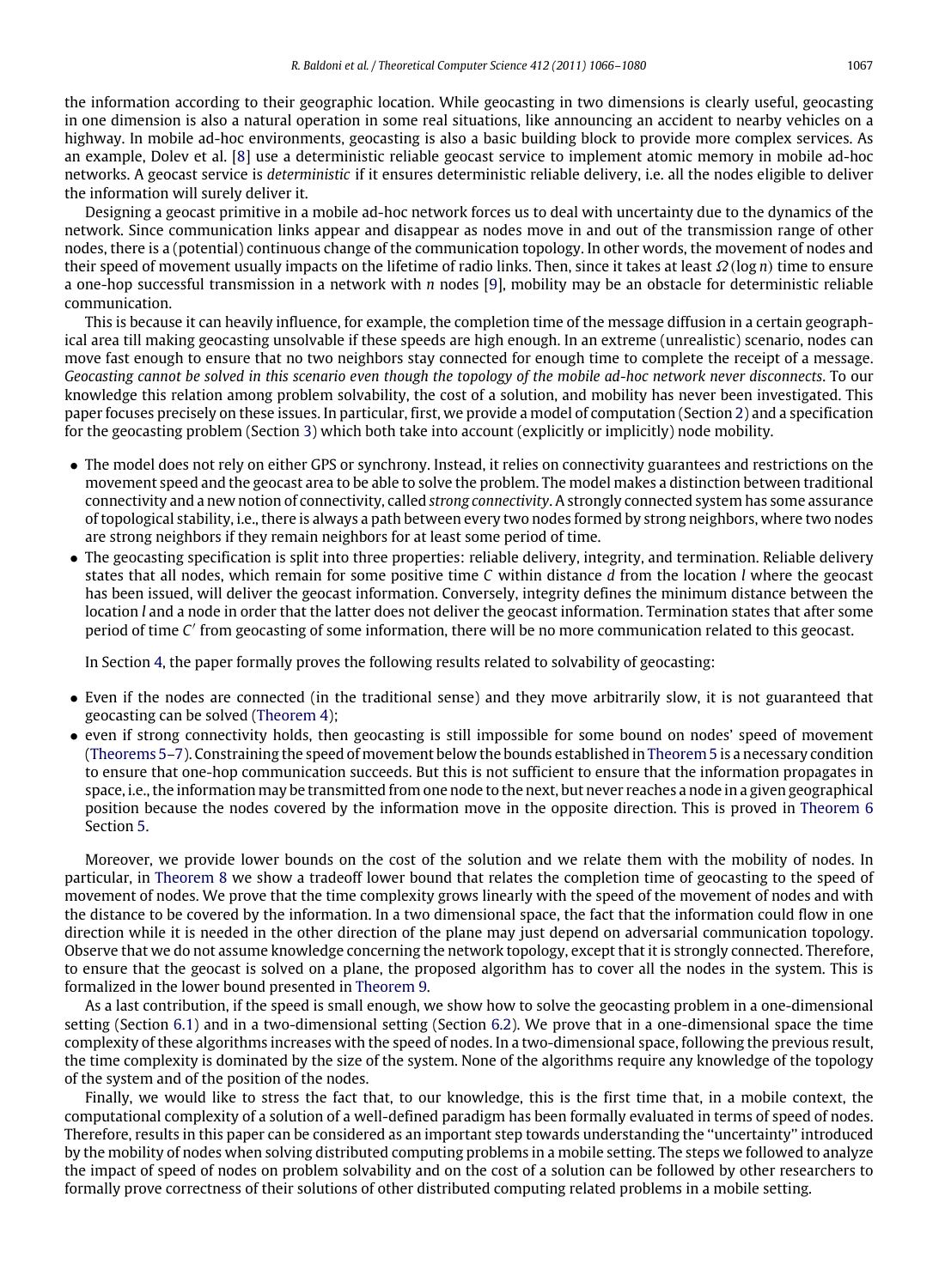### <span id="page-2-0"></span>**2. A mobile ad-hoc network model**

We consider an unbounded set  $\Pi$  of (mobile) nodes which move in a continuous manner on a plane (2-dimensional Euclidean space) with bounded maximum speed  $v_{max}$ . The nodes in  $\Pi$  do not have access to a global clock, but their local clocks run at the same rate. Additionally, no node in  $\Pi$  fails.

Nodes communicate by exchanging messages over a wireless radio network. All the nodes have the same transmission radius *r*. At any time, each node is a neighbor of, and can communicate with, all the nodes that are within its transmission range at that time, i.e., the nodes that are *completely inside* a disk, centered at the node's position, of radius *r* [\[2\]](#page-14-5). Formally, let distance(p, q, t) denote the distance between p and q at time t, we say that p and q are neighbors at time t if distance(p, q, t) < *r*. Nodes do not know their position, speed, nor direction of movement.

*Local broadcast primitive.* To directly communicate with their neighbors, nodes are provided with a *local reliable broadcast* primitive. Communication is not instantaneous, it takes some time for a broadcast message to be received. To simplify the presentation we consider as a time unit the *communication round* (or *round* for short), the time the communication of a message takes when accessing the underlying wireless network communication channel without collision. Additionally, we assume that local computation at the nodes takes negligible time (zero time for the purpose of the analysis). Since collisions are an intrinsic characteristic of MANETs, they have to be considered. We assume that the potential collisions due to concurrent broadcasts by neighbors are dealt by a lower level communication layer, and that this layer takes *T* rounds to (reliably and deterministically) deliver a message to its destination. The value of *T* could be related to the size of the system and depends on the complexity of the lower level communication protocol. As already stated, [\[9\]](#page-14-4) shows that it takes at least Ω(log *n*) time to ensure a one-hop successful transmission in a network with *n* nodes. Note that *T* is in *O*(*n*) since a simple round robin algorithm would avoid any collisions in any possible network.

If a node *p* invokes *broadcast*(*m*) at time *t*, then all nodes that remain neighbors of *p* throughout [*t*, *t* + *T* ) receive *m* by time *t* +*T* , for some fixed *known* integer *T* > 0. A node that receives a message *m* generates a *receive*(*m*) event. It is possible that some node that has been a neighbor of *p* at some time in  $[t, t + T)$  (but not during the whole period) also receives *m*, but there is no guarantee. However, no node receives *m* after time *t* +*T* −1. A node issues a new invocation of the broadcast primitive only after it has completed the previous one (*T* time later). Then in each time interval of length *T* a node broadcasts at most one message.

#### *Connectivity*

The traditional definition of connectivity ensures that for every pair of nodes *p* and *p* ′ and every time *t*, there is at least one path of neighbors connecting p and p' at time t. Note that the traditional notion of connectivity states nothing about the expected stability of the communication topology. In fact, while maintaining the system connected, an adversary could continually change the neighborhood of nodes and make impossible even the basic task of geocasting (see [Theorem](#page-4-1) [4](#page-4-1) in Section [4\)](#page-4-0).

For this reason, we introduce a stronger notion of connectivity, called *strong connectivity* which is based on the notion of *strong neighbors*. The latter is a dynamic concept aiming to capture the fact that if there is an upper bound on the speed of nodes, then the closer two neighbors are located to each other, the longer they will remain neighbors. Hence, if nodes are located fairly close, then their connection is guaranteed for some period of time.

#### Formally,

<span id="page-2-2"></span>**Definition 1** (*Strong Neighbor*). Let  $\delta_2 = r$  and  $\delta_1$  be fixed positive real numbers such that  $\delta_1 < \delta_2$ . Two nodes p and p' are *strong neighbors* at some time *t* if there is a time  $t' \le t$  such that *distance*(*p*, *p'*, *t'*)  $\le \delta_1$ , and *distance*(*p*, *p'*, *t''*)  $\le \delta_2$  for all  $t'' \in \check{[t', t]}$ .

Strong connectivity is a local property which helps to formalize the local stability in the communication topology necessary to solve the problem.<sup>[2](#page-2-1)</sup>

**Definition 2** (*Strong Connectivity*)**.** For every pair of nodes *p* and *p* ′ and every time *t*, there is at least one path of strong neighbors connecting *p* and *p* ′ at *t*.

When convenient, we may use the term that a pair of (strong) neighbors have a (strong) connection, or are (strongly) connected.

Two nodes  $p$  and  $p'$  become strong neighbors at time  $t$  if there is a  $t' < t$ , such that for any  $t'' \in [t', t]$ ,  $p$  and  $p'$  are not strong neighbors at time *t*", and *p* and *p'* are strong neighbors at time *t*.

Observe that once two nodes  $p$  and  $p'$  become strong neighbors (i.e., they are at distance  $\delta_1$  from each other), to get disconnected they must move away from each other so that their distance is at least  $\delta_2$ . This means that the total distance to be covered in order for *p* and *p'* to disconnect is  $\delta_2-\delta_1$ . We use the notation  $\delta=\frac{\delta_2-\delta_1}{2}$ , where  $\delta$  denotes the minimum

<span id="page-2-1"></span> $2\,$  A different approach could be to constrain the mobility pattern of nodes (e.g. [\[11\]](#page-14-6)) or to assume the global communication topology to be stable long enough to ensure reliable delivery (e.g. [\[16\]](#page-14-7)).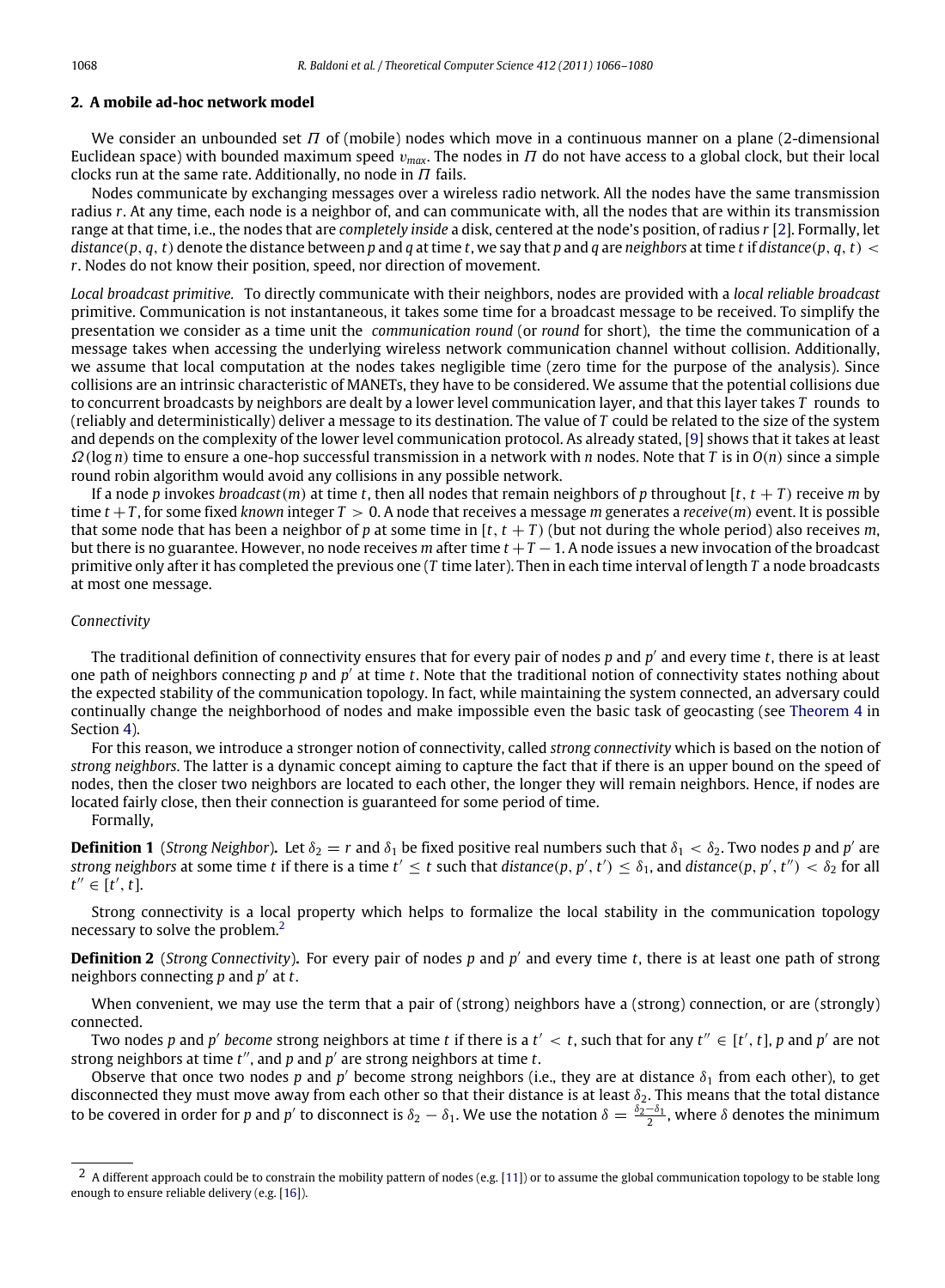<span id="page-3-2"></span>

**Fig. 1.** System architecture.

distance that any two nodes that just became strong neighbors have to travel to stop being neighbors when moving in opposite directions. Thus, for a clear presentation of our results, we express the maximum speed of nodes, denoted  $v_{max}$ , as the ratio between  $\delta$  and the time necessary to travel this space, denoted  $T'$ .

# <span id="page-3-1"></span>**Definition 3** (Movement Speed). Since  $v_{max} = \frac{\delta_2-\delta_1}{2T'}$ , it takes at least  $T' > 0$  time for a node to travel distance  $\delta = \frac{\delta_2-\delta_1}{2}$ .

Since nodes move, the topology of the network may continuously change. In this sense, assuming both strong connectivity and an upper bound on the maximum speed of nodes provides some topological stability in the network. In particular, strong connectivity ensures that at least one neighbor of a node remains stable for some time. The period of stability depends on the maximum speed of nodes and on the parameters  $\delta_1$  and  $\delta_2$ .

From the movement speed assumption, we derive that it takes at least  $T'=\frac{\delta}{v_{max}}>0$  rounds for a node to travel distance  $\delta = \frac{\delta_2 - \delta_1}{\delta_1}$  $\delta = \frac{\delta_2 - \delta_1}{\delta_1}$  $\delta = \frac{\delta_2 - \delta_1}{\delta_1}$  on the plane. Thus, from [Definition](#page-2-2) 1 and the assumption on the bound on the speed, we gain some topological stability in the network, which is formally expressed in the following lemma:

<span id="page-3-3"></span>**Lemma 1.** *If two nodes become strong neighbors at time t, then they are neighbors throughout the interval* (*t* − *T* ′ , *t* + *T* ′ ) *and remain strong neighbors throughout the interval*  $[t, t + T')$ *.* 

**Proof.** If p and p' become strong neighbors at time t, then distance(p, p', t) =  $\delta_1$ . To be disconnected, they must move away from each other a distance of at least 28, so that their distance is at least  $\delta_2$ . From Assumption [3,](#page-3-1) this takes at least  $T'$  time. Hence, for  $\tau \in (t - T', t + T')$ , *distance* $(p, q, \tau) < \delta_1 + 2\delta = \delta_2$ , which proves the claims.  $\Box$ 

### <span id="page-3-0"></span>**3. The geocast problem**

The geocast is a variant of the conventional multicasting problem, where nodes are eligible to deliver the information if they are located within a specified geographic region. The geocast region we consider is the circular area centered in the location where the source starts geocasting and whose radius is some given value *d*. We assume *d* to be provided as input by the user of the geocast primitive.

The geocast problem can be solved by a geocast service, implemented by a geocast algorithm which runs on mobile nodes. The geocast service provides two primitives to each mobile node: Geocast(*I*, *d*) to geocast information *I* at distance *d* and Deliver(*I*) to deliver information *I*. As illustrated in [Fig.](#page-3-2) [1,](#page-3-2) on each mobile node there is a process running the geocast algorithm and a co-located user of the service which invokes geocast. The geocast algorithm uses *broadcast*(*m*) and *receive*(*m*) to achieve communication among neighbors.

#### *3.1. A geocast specification*

The geocast information is initially known by exactly one node, *the source*. If the source performs Geocast(*I*, *d*) at time *t* from location *l*, then:

<span id="page-3-4"></span>**Property 1** (*Reliable Delivery*). There is a positive integer C such that, by time  $t + C$ , information I is delivered (with Deliver(I)) *to all nodes that are located at most at distance d away from l throughout*  $[t, t + C]$ *.* 

The following properties rule out solutions which waste resources causing continuous communication or distribution of the information *I* to the whole Euclidean space.

<span id="page-3-5"></span>**Property 2** (*Termination*)**.** *If no other node issues another call to the geocast service, then there is a positive integer C*′ *such that after time t* + *C* ′ *, no node performs any communication (i.e. a local broadcast) triggered by a geocast.*

<span id="page-3-6"></span>**Property 3** (*Integrity*)**.** *There is a d*′ ≥ *d such that, if a node has never been within distance d*′ *from l, it never delivers I.*

The parameters C, C', and d' of the above properties may depend on d and on the parameters of the system (like the number of nodes *n*, *T*, *T'*,  $\delta_2$ , or  $\delta_1$ ).

Observe that these properties are deterministic. This justifies the use of a deterministic reliable local broadcast primitive and the fact that we enforce nodes to be in range less than  $\delta_2$  during *T* steps to complete a successful communication.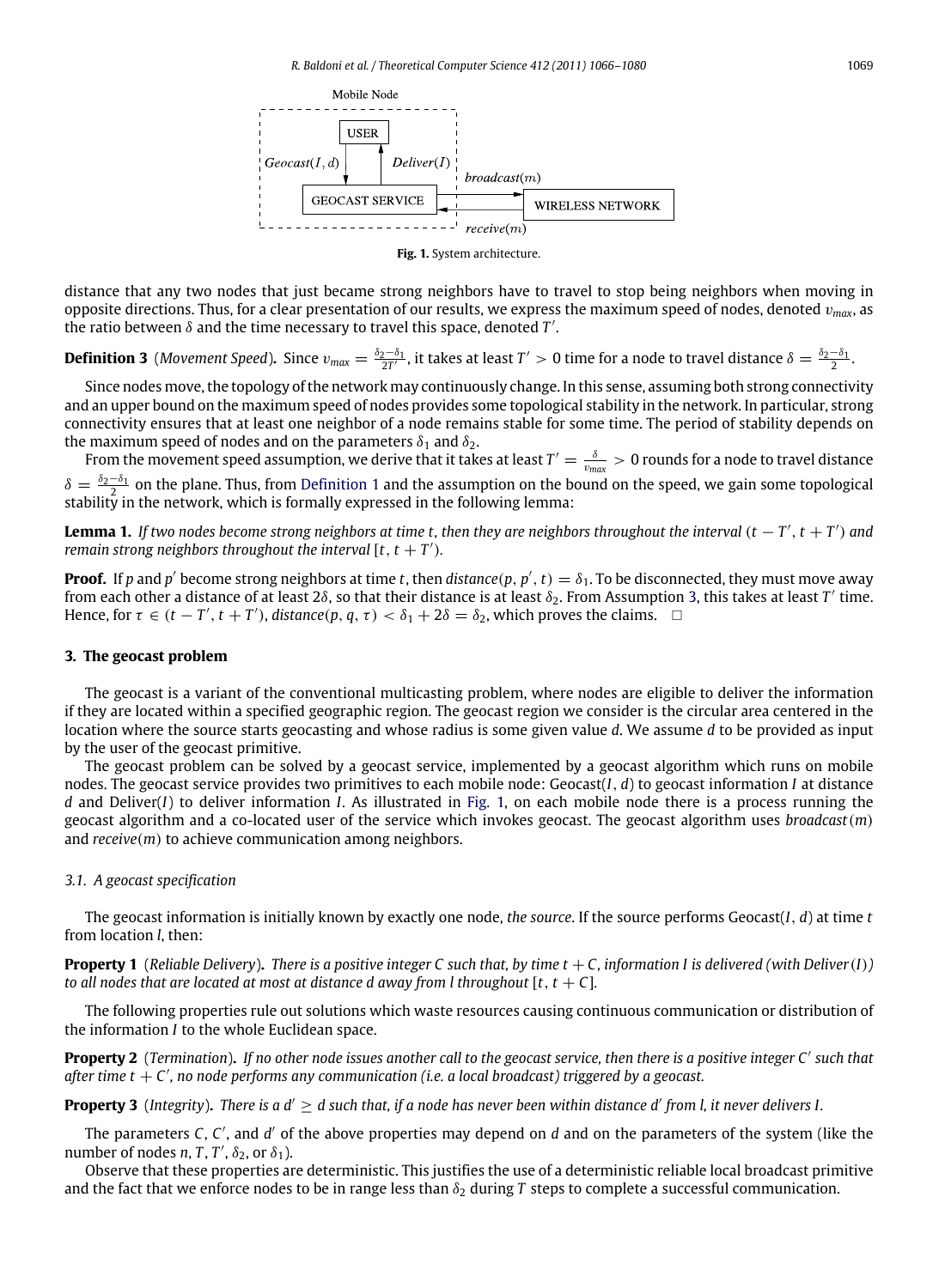<span id="page-4-3"></span>

**Fig. 2.** Scenario for the proof of [Theorem](#page-4-2) [5.](#page-4-2)

#### <span id="page-4-0"></span>**4. Problem solvability vs. node mobility**

In this section, first we prove that traditional connectivity is not sufficient to solve the geocast problem, no matter how slowly the nodes move [\(Theorem](#page-4-1) [4\)](#page-4-1). Then, we show several lower bounds that relate the speed of nodes' movement to solvability of a geocast. In particular, we prove that if the nodes move fast enough, then any geocast algorithm would fail even though strong connectivity is assumed. To prove our results, we describe executions that violate the reliable delivery property described in Section [3.](#page-3-0)

The following theorem shows an inherent limitation of traditional connectivity to model dynamic systems, where the network topology varies over time. In particular, it fails to guarantee some link stability which is on the other hand necessary to solve communication in mobile ad-hoc networks. Formally,

<span id="page-4-1"></span>**Theorem 4.** *Even if the network is connected (but not strongly connected) and the nodes move arbitrarily slow, no Geocast(I*, *d) algorithm guarantees that the geocasting problem will be solved.*

**Proof.** Assume that the maximum speed of the nodes is  $v > 0$ . Consider a state,  $s_{pq}$ , such that all nodes are located on a straight line. The source *s* is the leftmost node at position *l*. The only neighbor, *p*, of *s* is on its right at distance *r* − *d*<sup>ϵ</sup> from *l*, at position  $l_1$  such that  $d_\epsilon \leq \frac{v}{2}$ . There is a node *q* located on the right of *p* at distance  $d_\epsilon$  from *p* at position  $l_2$ .

Because  $d_\epsilon\leq \frac{vT}{2}$ , distance 2 $d_\epsilon$  can be traversed by each node during T rounds. From state  $s_{pq}$  at time  $t$ , node  $q$  and  $p$  move with their maximum speed towards each other until they reach respectively location  $l_1$  and location  $l_2$  at time  $t+\frac{T}{2}$ . The state, *sqp*, reached is the same as *spq* if we replace *p* by *q* and *q* by *p*, hence, connectivity is preserved. Then they immediately move towards each other with their maximum speed to reach the previous positions.

Because the switch between *spq* and *sqp* and then again *spq* takes *T* rounds, no matter when the source node will broadcast the message with information *I*, neither *p* nor *q* will remain its neighbor long enough to reliably receive the message. We can repeat the scenario infinitely many times.  $\square$ 

*Lower bounds.* For the following results we assume strong connectivity and we show that if the speed of movement of nodes is too high, the geocast problem cannot be solved.

Recall that a link between two nodes is created or destroyed when a node enters or exits the transmission range of the other node, respectively. Moreover, for one-hop communication to succeed, a time of period of *T* time units during which a link is stable is required. Thus, if the nodes move fast enough then the link between any two nodes may not last enough time for a one-hop communication to succeed [\(Theorem](#page-4-2) [5\)](#page-4-2). In particular, our lower bound relates the stability of a link, expressed in terms of the speed of movement of nodes, with the time necessary to a single-hop transmission to succeed.

<span id="page-4-2"></span>**Theorem 5.** No algorithm can solve the geocast problem in one dimension if  $v_{max}\geq \frac{\delta_2-\delta_1}{T}$ , i.e. if  $T'\leq \frac{T}{2}$  even if strong connectivity *holds.*

**Proof.** Consider a *Geocast*(*I*, *d*) primitive invoked at some time *t* by a source *s*, with  $d > \delta_2$ . We prove the claim by presenting a scenario in which, independently of the algorithm used, no node except the source delivers information *I*, while there are other nodes in the geocast region permanently. This violates the reliable delivery property and hence the geocast problem is not solved.

In our scenario there are three nodes, the source *s* and nodes *p* and *q*, that are permanently in the geocast region. Initially, node *s* is at a position *l*, from which it will never move. Node *p* is at position  $l_1 = l + \delta_1$  (at a distance  $\delta_1$  from *s*), and *q* is at a distance  $\delta_1$  from *p* and at a distance  $2\delta_1$  from *s*. Then, *q* moves to reach the state  $s_{pq}$  depicted in [Fig.](#page-4-3) [2,](#page-4-3) which has the following properties: all nodes are located on a single line; the leftmost node is the source *s* located at position *l*; a node *p* is located at position  $l_1$  at distance  $\delta_1$  from *l*; and a node *q* is located at position  $l_2$  at distance 2 $\delta$  from  $l_1$ . Observe that from the initial configuration up to state  $s_{pq}$  strong connectivity holds, and that nodes p and q are always within distance  $\delta_2 \leq d$  of *l*.

If *s* never broadcasts *I* then neither *p* nor *q* deliver it, and reliable delivery is violated. Otherwise, assume that as a consequence of the *Geocast*(*I*, *d*) invocation, *s* invokes *broadcast*(*I*) at times  $t_0, t_1, \ldots$ , with  $t_{i+1} \geq t_i + T$ . Let us define first the behavior of the nodes in interval  $[t_0, t_1]$ . At time  $t_0$  nodes  $p$  and  $q$  start moving at their maximum speed  $v_{max}$  to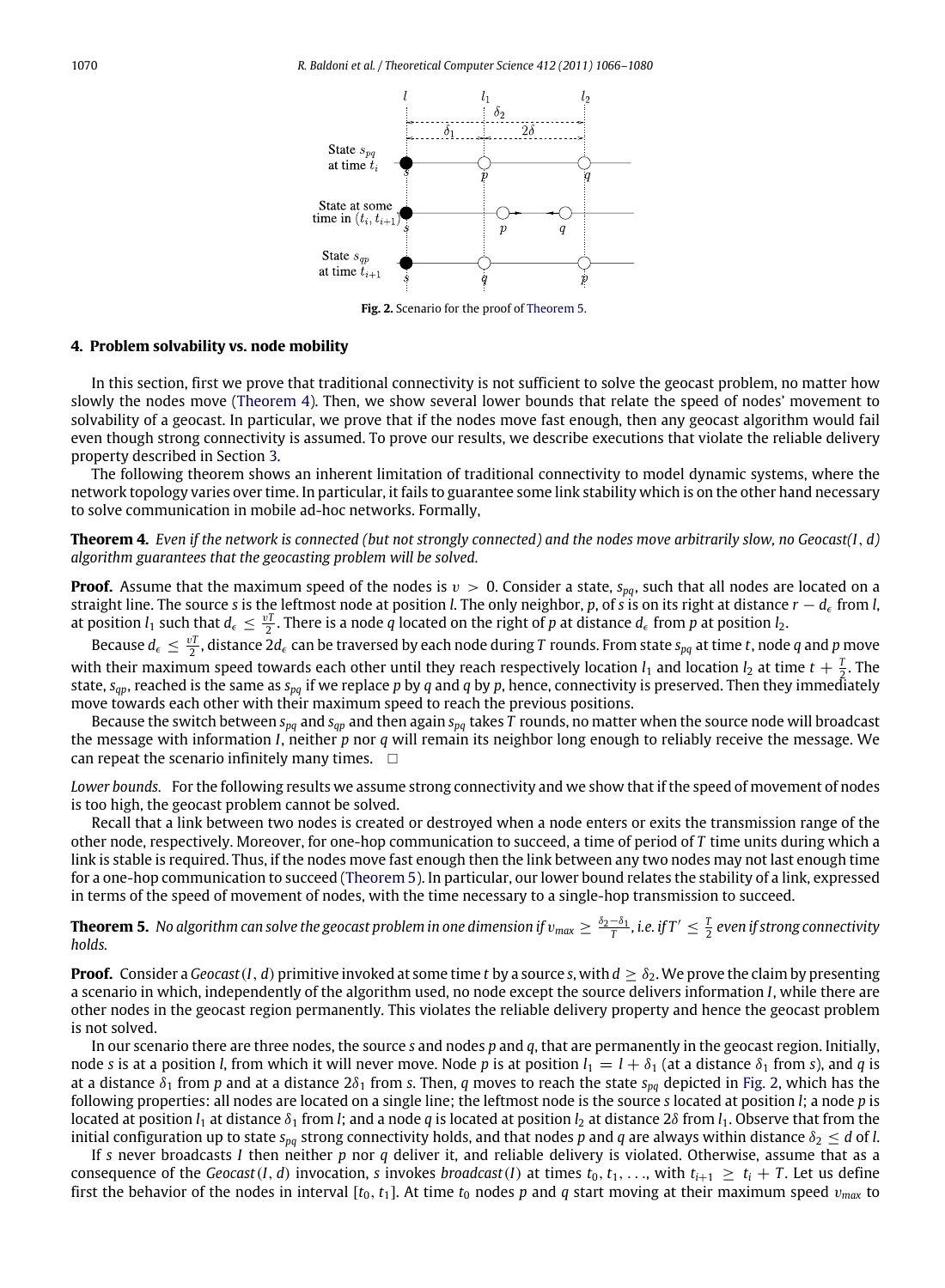<span id="page-5-2"></span>

**Fig. 3.** Proof of [Theorem](#page-5-1) [6.](#page-5-1)

exchange their positions. Then, at time  $t'_0 = t_0 + 2T'$ , p is located at  $l_2$  and q is located at  $l_1$  reaching state  $s_{qp}$ . They do not move from that state until  $t_1$ . Observe that strong connectivity has been preserved during the whole period  $[t_0, t'_0]$ : *p* and *q* never stop being strong neighbors, and the source is a strong neighbor of  $p$  for all the period [ $t_0, t'_0$ ] and at time  $t'_0$  it becomes a strong neighbor of *q*. Note that neither *p* nor *q* have been neighbors of *s* during the whole period  $[t_0, t_0 + T]$ , because *q* is not a neighbor at time  $t_0$  and  $p$  is not a neighbor at time  $t_0' \le t_0+T.$  Hence, in our execution no node delivers *I* in [ $t_0, t_1$ ].

The behavior in interval  $[t_1, t_2]$  is the same as described but exchanging the roles of *p* and *q*: the initial state is  $s_{qp}$ , at time  $t_1$  they start moving to exchange positions, and at time  $t'_1$  they end up at state  $s_{pq}$ . Again, *I* is not delivered at *p* nor *q* because they have not been neighbors of *s* in the whole period  $[t_1, t_1 + T]$ . For any interval  $[t_i, t_{i+1}]$  the behavior is the same as in interval  $[t_0, t_1]$ , if *i* is even, and the same as in interval  $[t_1, t_2]$  if *i* is odd. Then, in this scenario of execution only *s* delivers *I* and the reliable delivery property is not fulfilled.  $\square$ 

In [Theorem](#page-5-1) [6,](#page-5-1) we prove that even if one-hop communication succeeds, (i.e., a node is able to transfer the information to at least one of its neighbors), mobility can cause limited propagation of the information. In particular, we show a scenario for which the geocast information does not propagate in space towards a given direction where there is a (fixed) node that eventually should receive it. This is achieved by moving all nodes that have delivered the information away from the fixed node. In particular, we provide a scenario in which each node that delivers the information, delivers it when being in the exact position *l* where the geocast(*I*, *d*) has been invoked, while there is a node on the right of this location that should deliver *I*. Thus, the information does not move towards the right of *l* and a node at within distance *d* from *l* does not deliver *I*, thus violating the reliable deliver property.

<span id="page-5-1"></span>**Theorem 6.** For  $\delta_1 \ge \frac{\delta_2}{2}$ , no Geocast(I, *d*) algorithm can solve the geocast problem if  $v_{max} > \frac{\delta_1}{T}$  for a system with an infinite *number of nodes even if strong connectivity holds.*

**Proof.** We describe an execution (illustrated in [Fig.](#page-5-2) [3\)](#page-5-2) during which all nodes are placed on a straight line and a node receives a message containing *I* if and only if it is located on or on the left of the original location, *l*, of the source  $s = p_0$ . In this execution, there is a node, *q*, always located on the right of this position at a distance less than *d*, and hence, never delivers *I*, violating reliable delivery. Initially, at time  $t = t_0$ , the nodes are placed on a line on the right of  $q_0$ , one every  $\delta_1$ distance, with the exception of *q*. Let *p<sub>i</sub>* be the node located at distance  $i\delta_1$  on the right of *l* at time  $t_0$  (for  $i \ge 0$ ). At time  $t_0$ , the only neighbors of  $p_0$  are  $p_1$  and possibly *q* because, since  $\delta_1 \geq \frac{\delta_2}{2}$ , all other nodes are at distance at least  $\delta_2$  from  $p_0$ . Similarly, at time  $t_0$ , the only neighbors of  $p_i$  (for  $i\geq 1$ ) are  $p_{i-1},p_{i+1}$  and possibly  $q$ . All nodes  $p_i$  for ( $i\geq 0$ ) move continually, with speed  $\frac{\delta_1}{T}$  towards the left. Note that this is possible because by our assumption  $v_{max} > \frac{\delta_1}{T}$  (i.e.,  $\frac{\delta_1}{T}$  is smaller than the maximum speed  $v_{max}$ ). All other nodes  $p_i$  for  $i\geq 0$  form a path such that each two consecutive nodes are strong neighbors. Furthermore, *q* is always a strong neighbor of the first node on its right throughout the execution because their distance is at most equal to  $\delta_1$ . We conclude that strong connectivity holds.

At time  $t_0$  only  $p_0$  (at location *l*) knows *I*. Node  $p_1$  delivers *I* at time  $t_1 = t + T$  when it is at location *l*. This is because during *T* rounds,  $p_1$  moves a distance  $\frac{T\delta_1}{T}=\delta_1$  and it moves towards the left starting from a location at a distance  $\delta_1$  on the right of *l*. At time *t*1, both *p*<sup>0</sup> and *p*<sup>1</sup> will rebroadcast messages with information *I*. Similarly, node *p<sup>i</sup>* is the rightmost node to deliver *I* at time  $t_i = t + iT$  when at location *l*. All other nodes that delivered *I* are on the left of location *l* at that time. Since *q* is never a neighbor of any node on or on the left of position *l*, it will never deliver *I*. □

*Solving geocast in two dimensions.* The previous bounds were proved using executions where nodes move on a line. Thus they still hold if nodes have more degree of freedom of movement, i.e., they can move in the plane. Additionally, we show that if nodes move on a plane, *T* ′ must be larger than *T* for the geocast problem to be solvable.

<span id="page-5-0"></span>**Theorem 7.** No algorithm can solve the geocast problem if nodes move in two dimensions if  $v_{max}\geq \frac{\delta_2-\delta_1}{2T}$ , (i.e. if  $T'\leq T$ ) even if *strong connectivity holds.*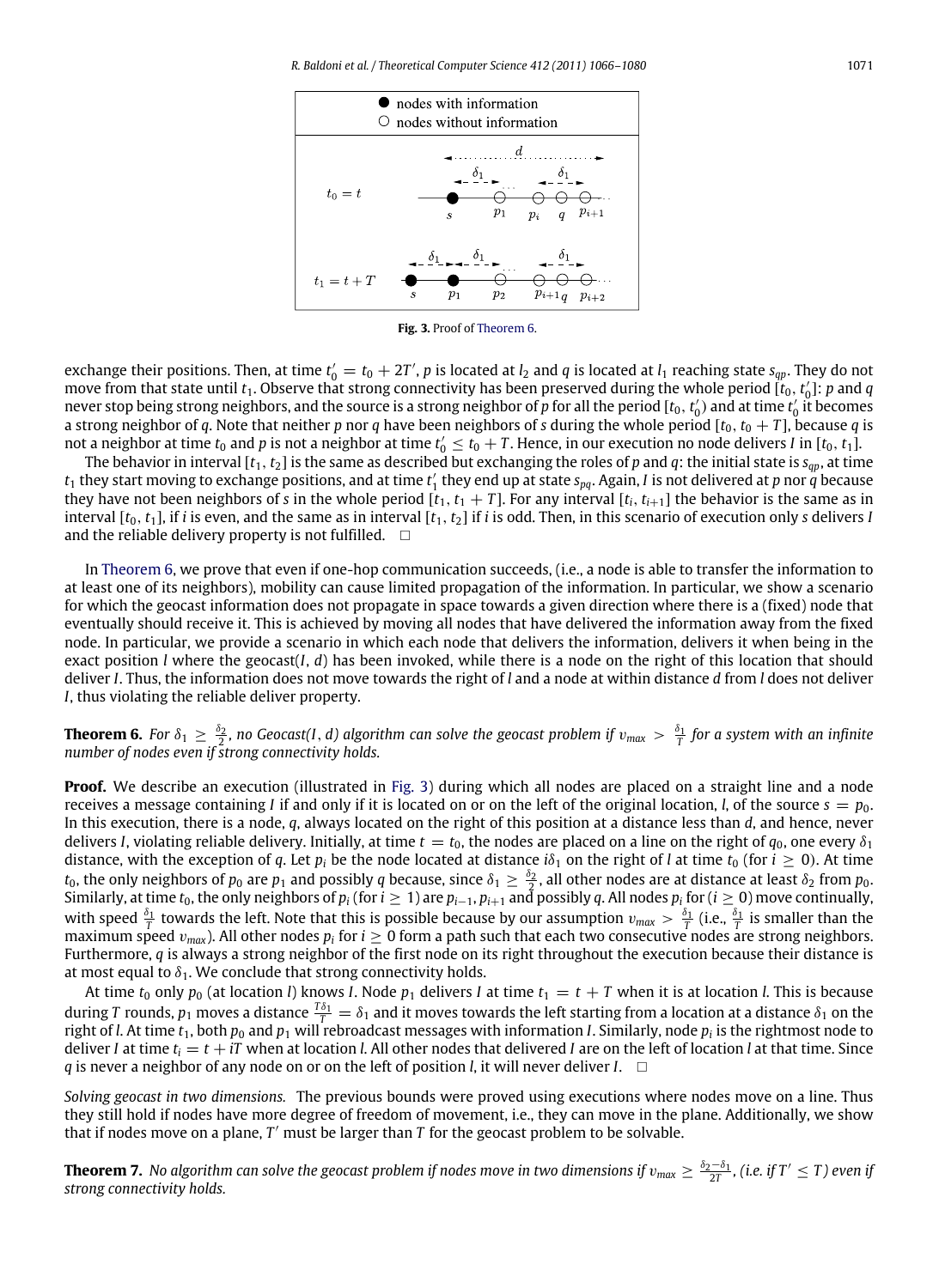<span id="page-6-2"></span>

**Fig. 4.** Scenario for the proof of [Theorem](#page-5-0) [7.](#page-5-0)

**Proof.** Consider a *Geocast*(*I*, *d*) primitive invoked at some time *t* by a source *s*, with  $d > \delta_2$ . To prove the claim we construct a scenario with 6 nodes, and an execution in it, such that the geocast region contains several nodes permanently, but only *s* delivers *I*. Since the reliable delivery property is not satisfied, this proves the claim.

In our scenario, there are 6 nodes, the source *s*, and nodes *p*, *q*, *x*1, *x*2, and *x*3. At the time *t* of the geocast, we assume that the system is in the state shown in [Fig.](#page-6-2) [4\(](#page-6-2)a). This state can be reached from an initial situation in which the nodes  $q$ ,  $x_1$ ,  $x_2$ ,  $x_3$ , *p*, and *s* are placed (in this order) on a line, at distance  $\delta_1$  of each one from the next, and move without breaking the strong connectivity, to the state of [Fig.](#page-6-2) [4\(](#page-6-2)a). Observe that all nodes are strongly connected along the path  $q$ ,  $x_1$ ,  $x_2$ ,  $x_3$ ,  $p$ ,  $s$ , but that the source is not a neighbor of neither  $x_1, x_2$ , nor  $x_3$ . Additionally, both p and q are in the geocast region (since  $d > \delta_2$ ). They will be in the region during the whole execution and hence to satisfy reliable delivery they should deliver *I*.

Let us first assume then that, although the invocation to *Geocast*(*I*, *d*), *s* never makes a call to *broadcast*(*I*). Then, *p* and *q* will never receive, and hence deliver, *I* and reliable delivery is violated. Otherwise, assume that as a consequence of the *Geocast*(*I*, *d*) invocation, *s* invokes *broadcast*(*I*) at times  $t_0, t_1, \ldots$ , with  $t_{i+1} \geq t_i + T$ . Let us define first the behavior of the nodes in interval  $[t_0, t_1]$ . At time  $t_0$ , the source *s* and node *q* start moving towards each other at the maximum speed  $v_{max}$ , while nodes  $p$ ,  $x_1$ ,  $x_2$ , and  $x_3$  start moving in the same direction as  $q$ . At time  $t'_0 = t_0 + T' \le t_1$  all nodes have traveled a distance of  $\delta$  (by definition of  $T'$ ) and the system is in the state depicted in [Fig.](#page-6-2) [4\(](#page-6-2)b). In the interval [ $t'_0,t_1$ ] no node moves.

Observe that strong connectivity has been preserved during the whole period  $[t_0, t'_0]$ , since the distances along the path  $q$ ,  $x_1$ ,  $x_2$ ,  $x_3$ ,  $p$  did not change, and the source is a strong neighbor of  $p$  for all the period  $[t_0, t'_0)$  and at time  $t'_0$  it becomes a strong neighbor of *q*. Note also that neither *p* nor *q* have been neighbors of *s* during the whole period  $[t_0, t_0 + T]$ , because *q* is not a neighbor at time  $t_0$  and  $p$  is not a neighbor at time  $t_0'\le t_0+T.$  Hence, in our execution no node delivers  $I$  in [ $t_0,t_1$ ].

The behavior in interval  $[t_1, t_2]$  is the same as described for  $[t_0, t_1]$ , but swapping the directions of movement and the roles of *p* and *q*. The initial state at time  $t_1$  is the one show in [Fig.](#page-6-2) [4\(](#page-6-2)b), and the final state reached at time  $t'_1 = t_1 + T'$  is the one shown in [Fig.](#page-6-2) [4\(](#page-6-2)a). Again, *I* is not delivered at *p* nor *q* because they have not been neighbors of *s* in the whole period  $[t_1, t_1 + T]$ . For any interval  $[t_i, t_{i+1}]$  the behavior is the same as in the interval  $[t_0, t_1]$ , if *i* is even, and the same as in interval  $[t_1, t_2]$  if *i* is odd. Then, in this scenario of execution only *s* delivers *I* and the reliable delivery property is not satisfied.  $\Box$ 

## <span id="page-6-0"></span>**5. The cost of geocasting vs. the speed of nodes**

In this section, we show how the speed of movement of nodes relates to the cost of any Geocast algorithm. From [Theorem](#page-5-1) [5,](#page-4-2) we know that the problem cannot be solved if  $v_{max} \ge \frac{2\delta}{T}$  which is equivalent to  $T' \le \frac{T}{2}$ . From Theorem [6,](#page-5-1) we know that the problem cannot be solved if  $v_{max} > \frac{\delta_1}{T}$  which is equivalent to  $T' < \frac{\delta T}{\delta_1}$ . Hence to solve the problem it is necessary that  $T' > \max\{\frac{1}{2}, \frac{\delta}{\delta_1}\}$ *T* but this may be not sufficient. [Theorem](#page-6-1) [8](#page-6-1) verifies the intuition that if a solution to a geocast exists, then the time complexity of this solution is proportional to the speed of movement of the nodes. In particular, the larger the speed of the nodes can be (which is inversely related to *T* ′ ) the more time it would take to solve geocasting.

<span id="page-6-1"></span>**Theorem 8.** Assuming that  $T' > \frac{T}{2}$  and  $\delta_1 \ge \frac{\delta_2}{2}$ , then if it is possible to solve the geocast problem, it would take more than  $(\lfloor \frac{d-\delta_2}{r} \rfloor)$ *d*−δ<sub>2</sub> J + 1)*T* rounds to ensure reliable delivery, using any Geocast(I, *d*) algorithm for a system with more than  $\lfloor \frac{d-δ_2}{δ_1-\frac{T}{T}}\rfloor$ *T even if strong connectivity holds.*  $\frac{d - \delta_2}{\delta_1 - \frac{T\delta}{T'}}$  ] nodes *T*

**Proof.** We describe an execution (illustrated in [Fig.](#page-7-1) [5\)](#page-7-1) of a geocast algorithm that causes as much rebroadcasting as possible and which cannot guarantee reliable delivery in less than ( $\frac{d-\delta_2}{d}$  $\frac{d-δ_2}{δ_1-\frac{7}{\epsilon'} }$  J + 1)*T* rounds. During this execution there is a node, *q*,

located exactly at distance *d* from the original location, *l*, of the source,  $s = p_0$ . At time  $t_0$ , the nodes (other than *q*) are placed on a line on the right of  $p_0$ , one every  $\delta_1$  distance. Let  $p_i$  be the node at distance  $i\delta_1$  on the right of *l* at time  $t_0$  (for  $i \ge 0$ ). At time  $t_0$ , the only neighbors of  $p_0$  are  $p_1$  and possibly *q* because (since  $\delta_1 \ge \frac{\delta_2}{2}$ ) all other nodes are at distance at least  $\delta_2$  from  $p_0$ . Similarly, at time  $t_0$ , the only neighbors of  $p_i$  (for  $i \geq 1$ ) are  $p_{i-1}$ ,  $p_{i+1}$  and possibly q. All nodes  $p_i$  for ( $i \geq 0$ ) move continually, with their maximum speed (i.e.,  $\frac{\delta}{T'}$ ) towards the left. Strong connectivity holds because, all nodes  $p_i$  (for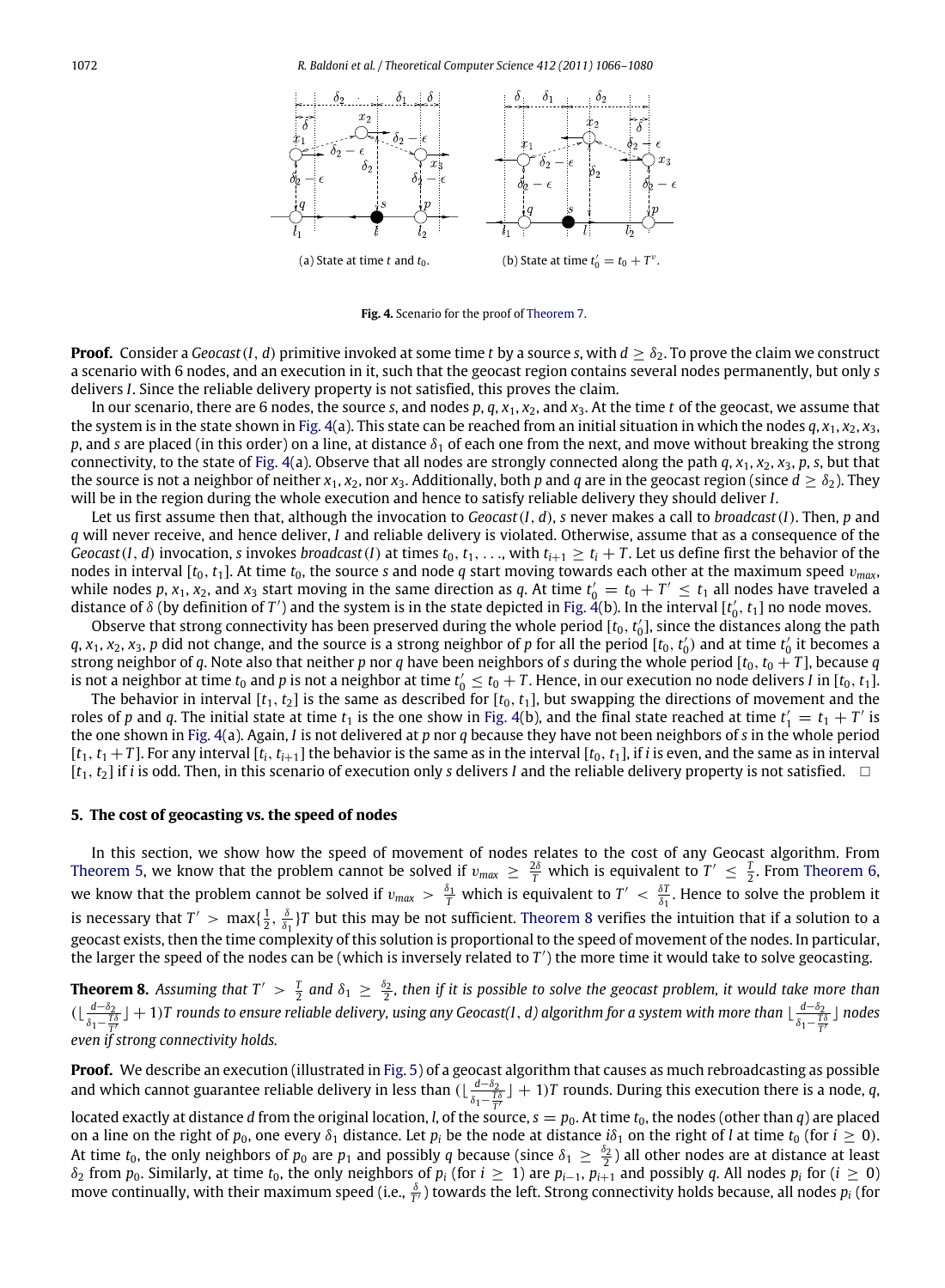<span id="page-7-1"></span>

**Fig. 5.** Proof of [Theorem](#page-6-1) [8.](#page-6-1)

 $i > 0$ , other than *q*) form a path of strong neighbors and *q* is a strong neighbor of the first node on its right throughout the execution because their distance is at most equal to  $\delta_1$ .

At time  $t=t_0$  only  $p_0$  knows *I*. Node  $p_1$  first delivers *I* at time  $t_1=t+T$  when it is at a distance  $\delta_1-\frac{T\delta}{T'}$  on the right of *l*. Node  $p_i$  is the rightmost node to deliver *I* at time  $t_i = t + iT$  when at a distance  $i\delta_1 - i\frac{T\delta}{T'}$  on the right of *l*. Node *q* can *T* only deliver *I* within *T* rounds after at least one of its neighbors has delivered *I*. The earliest this happens is within *T* rounds after *I* is delivered by a neighbor of *q* on its left. This neighbor has to be at distance smaller than  $\delta_2$  from *q*. Hence, reliable delivery cannot happen before time  $t_j + T (= t + (j + 1)T)$  for the smallest possible *j* for which  $d - (j\delta_1 - j\frac{T\delta}{T'}) < \delta_2$  (i.e., *<sup>d</sup>*−δ<sup>2</sup>

$$
j > \lfloor \tfrac{d-\delta_2}{\delta_1 - \tfrac{T\delta}{T'}} \rfloor \big).
$$

Finally, assuming an upper bound, *n*, on the number of nodes in the system we show that there are cases in which any geocast algorithm requires  $\Omega(nT)$  time to complete if nodes can move on a plane.

<span id="page-7-0"></span>**Theorem 9.** *Any deterministic Geocast*(*I*, *d*) *algorithm (if it exists) that solves the geocast problem in two dimensions requires* Ω(*nT* ) *time to complete even if strong connectivity holds.*

**Proof.** Consider an execution where at time *t* there is a node *p* within distance *d* but greater than  $\delta_2$  from the source node *s*. So at time *t* nodes *p* and *s* are not neighbors.

At time *t* all the other nodes are located in a chain shaped as a reversed *U*, such that this chain connects *s* to *p* and each pair of nodes is at distance  $\delta_2 - \epsilon$  from its neighbors in the chain. Before we reach this configuration, any pair of neighbors was previously at distance δ<sup>1</sup> from each other. Thus, strong connectivity holds from time *t* onward. At the same time *t*, a call of geocast is invoked at the source node. The information moves one-hop farther in the chain any *T* times. Since the chain is composed by *n* nodes, the claim follows.  $\Box$ 

The bound of the above theorem depends on *n*. If *n* is finite this bound is finite. However, in a system with potentially infinite nodes, the geocast problem may never be solved.

<span id="page-7-3"></span>**Corollary 1.** *There is no deterministic Geocast*(*I*, *d*) *algorithm that can solve geocasting for a system with infinite nodes that move on a plane.*

Note that the above Corollary does not hold when nodes move on a one dimensional space. In fact, in the following section we provide an algorithm that solves geocast, even though the system has infinite nodes, provided that nodes do not move too fast.

# **6. A framework for geocasting algorithms**

In this section we present a natural class of algorithms, denoted *M*-*Geocast*(*I*, *d*). Later we show that when *M* is instantiated with the appropriate value, the geocast problem can be solved.

Algorithm *M*-*Geocast*(*I*, *d*) works as follows. When the source node invokes a call *Geocast*(*I*, *d*), it immediately delivers the information *I* (Line [8\)](#page-0-7). Then, it broadcasts a message [*I*, 0] and stores in a local variable *TLB* the time this first transmission happened (Lines [10–11\)](#page-0-7), in order to retransmit every *T* units of time (Lines [13–14\)](#page-0-7). When a node *p* receives for the first time a message [*I*, *countI*], it immediately delivers *I*. Then, it starts broadcasting messages with information *I* periodically (Lines  $2-6$ ).

Observe that in Algorithm *M*-*Geocast*(*I*, *d*) nodes exchange pairs of values, formed by the information *I* and a counter *count<sup>I</sup>* . [3](#page-7-2) The value *count<sup>I</sup>* contains an estimate of the time that has passed since the geocast started. This value, combined

<span id="page-7-2"></span><sup>3</sup> For simplicity we will often say that they receive and (re)broadcast information *I*.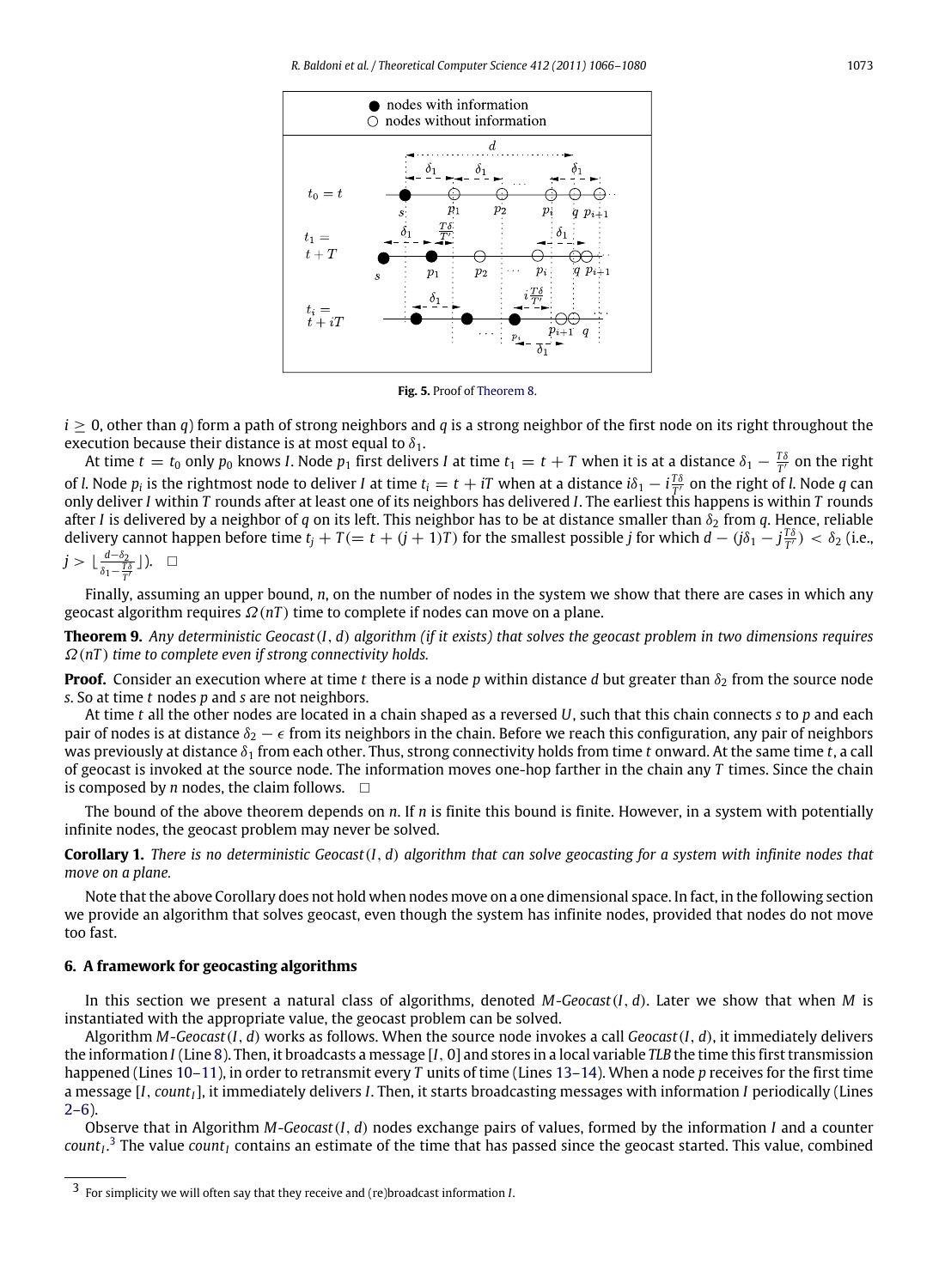<span id="page-8-1"></span>with the the parameter *M*, is used to terminate the algorithm. The source node sets this counter to 0 initially. Since it takes at least one round for a node *p* to receive a message [*I*, *countI*] broadcast by a node *q*, by incrementing the counter *count<sup>I</sup>* before rebroadcasting, node *p* notifies the next receiver that one more round has elapsed from the initial invocation of the geocast. Note that the counter may not be accurate, since at least one but at most *T* rounds could have passed. Hence, although the use of this counter improves message complexity, it does not necessarily optimize it. In particular, if there was a way to know if more than one rounds have elapsed, then the counter could increase faster, causing the predicate to evaluate to false faster. This would result in less messages to be broadcast without affecting the correctness of the algorithm.

| Init |                                                                                                                         |      | <b>Procedure</b> <i>M</i> -Geocast(I, d)                                        |  |
|------|-------------------------------------------------------------------------------------------------------------------------|------|---------------------------------------------------------------------------------|--|
| (1)  | $TLB_1 \leftarrow \perp$                                                                                                | (8)  | <b>trigger</b> $\langle$ <i>Deliver</i> $(I)$ :                                 |  |
|      |                                                                                                                         | (9)  | count <sub><math>1 \leftarrow 0</math>;</sub>                                   |  |
|      | <b>upon event</b> $\langle receive([I, c]) \rangle$                                                                     |      | $(10)$ trigger $\langle broadcast([I, count_I])\rangle$ ;                       |  |
| (2)  | if $(TLB_1 = \bot)$ then                                                                                                |      | $(11)$ $TLB_1 \leftarrow clock$                                                 |  |
| (3)  | <b>trigger</b> $\langle$ <i>Deliver</i> $(I)$ :                                                                         |      |                                                                                 |  |
| (4)  | $count_1 \leftarrow c + 1$ ;                                                                                            |      | <b>when</b> ( <i>clock</i> = $TLB_1 + T$ ) and ( <i>count</i> <sub>1</sub> < M) |  |
| (5)  | <b>trigger</b> $\langle$ broadcast $([I, count_I])\rangle$ (12) count <sub>I</sub> $\leftarrow$ count <sub>I</sub> + T; |      |                                                                                 |  |
| (6)  | $TLB_1 \leftarrow clock$                                                                                                | (13) | <b>trigger</b> $\langle broadcast([I, count_I])\rangle$                         |  |
|      | end if                                                                                                                  | (14) | $TLB_1 \leftarrow TLB_1 + T$                                                    |  |

**Fig. 6.** The code of the *M*-*Geocast*(*I*, *d*) algorithm class.

The algorithm presented in [Fig.](#page-8-1) [6](#page-8-1) represents a class of very natural solutions for geocasting. The difficulty lies in proving correctness if strong connectivity holds after specifying appropriate values of *M*. In the following subsections, we provide such solutions and their formal proofs by giving exact values to *M* that suffice for correctness of the algorithm separately for the case of nodes moving in one dimension or in two dimensions (i.e., on a plane). In the rest of this section we assume that strong connectivity holds, i.e., all pairs of nodes in the network are strongly connected.

# <span id="page-8-0"></span>*6.1. Algorithm for the one-dimensional case*

Assume that the source  $s = q_0$  initiates a call of *M*-*Geocast*(*I*, *d*) at time  $t = t_0$  from location  $l = l_0$ . Next, we prove that *I* propagates from *l*<sub>0</sub> towards the right of *l*<sub>0</sub>. (For the left of *l*<sub>0</sub>, the proof is symmetrical.) This happens in steps so that within a small period of time, *I* moves from a node,  $q_i$  to another node  $q_{i+1}$  at some large distance away.

<span id="page-8-5"></span>**Observation 1.** *Let p be a node that receives information I at time t, then either p immediately rebroadcasts I or it exists at time*  $\tau \in [t, t + T]$  *such that p broadcasts I both at time*  $\tau - T$  *and at time*  $\tau$ *.* 

<span id="page-8-6"></span>**Observation 2.** If  $T' > T$ ,  $\frac{\delta T}{T'} < \delta$  is the maximum distance that a node can cover in time T.

<span id="page-8-7"></span>**Observation 3.** *Let p be a node that receives a message with information I at time t. p has delivered information I by time t.*

Hereafter, we denote  $\Delta = \delta_1 + \delta$ .

<span id="page-8-2"></span>**Lemma 2.** Let  $q_j$  be a node located at location  $l_j$  at time  $t_j$ . If  $T' > T$  then every node that at time  $t_j + T$  is within distance  $\Delta = \delta_1 + \delta$  from *l<sub>j</sub>* has been a neighbor of  $q_i$  throughout all the period  $[t_i, t_i + T]$ .

**Proof.** At time  $t_j$ ,  $q_j$  is located in  $l_j$  and it is a neighbor of all nodes at a distance minor than  $\delta_2$  from  $l_j$ . Let *p* be a node that at time  $t_j+T$  is located within a distance  $\varDelta$  from  $\tilde{l}_j$ . Let v be the maximum speed of the nodes, since  $T'>T$ , in T time a node can travel at most a distance  $vT = \frac{\delta}{T'}T < \delta$ . Thus at time  $t_j$ ,  $p$  was located at  $l_p$  within distance  $\Delta + vT < \delta_2$  from  $l_j$ .

To break the connection with  $p$ ,  $q_j$  has to travel in the opposite direction of  $p$  at some time during  $[t_j, t_j + T]$ . Without loss of generality, consider  $q_j$  to move towards the left. At any time  $t \in [t_j, t_j + T]$ ,  $q_j$  will be located at  $l_j - vt$  and p will be at  $l_p + vt$ . Let  $l_p^T$  denote the location of p at time  $t_j + T$ ,  $l_p^T = l_p + vT$ . Then,  $l_p = l_p^T - vT$  and for all  $t \in [t_j, t_j + T]$  $l_p^t = l_p + vt = l_p^T - vT + vt = l_p^T + v(t - T)$ . So at time t the distance between  $q_j$  and p is distance(p,  $q_j$ , t) =  $l_p^t - l_q^t$  $l_p^T + v(t - T) - (l_j - vt) = l_p^T - l_j + 2vt - vT \leq l_p^T - l_j + vt$ . Since  $l_p^T \leq l_j + \delta_1 + \delta$ , distance(p,  $q_j, t \leq \delta_1 + \delta + vt < \delta_2$ **because** *vt* < *δ* for all *t*  $\in$  [*t<sub>i</sub>*, *t<sub>i</sub>* + *T*].  $\Box$ 

<span id="page-8-4"></span>**Lemma 3.** Let a node q broadcast information I at time t being at location l. If  $T' > T$ , then every node that at time  $t + T$  is within *distance*  $\Delta$  *from l will deliver the information by time t + T.* 

**Proof.** By [Lemma](#page-8-2) [2,](#page-8-2) every node p that at time  $t + T$  is within distance  $\Delta$  from *l* is a neighbor of *q* throughout all the period  $[t, t + T]$ . Thus if *q* broadcasts the information *I* at time *t*, *p* will deliver *I* by time  $t + T$ .  $\Box$ 

<span id="page-8-3"></span>The following [Lemma](#page-8-3) [4](#page-8-3) states that if a node exists that broadcasts information *I* at some time *t*, then by time  $t + 3T$  there is another node far away from location *l* which broadcasts information *I*. Thus these two nodes define a non-zero spatial interval and a temporal interval between two successive broadcasts events.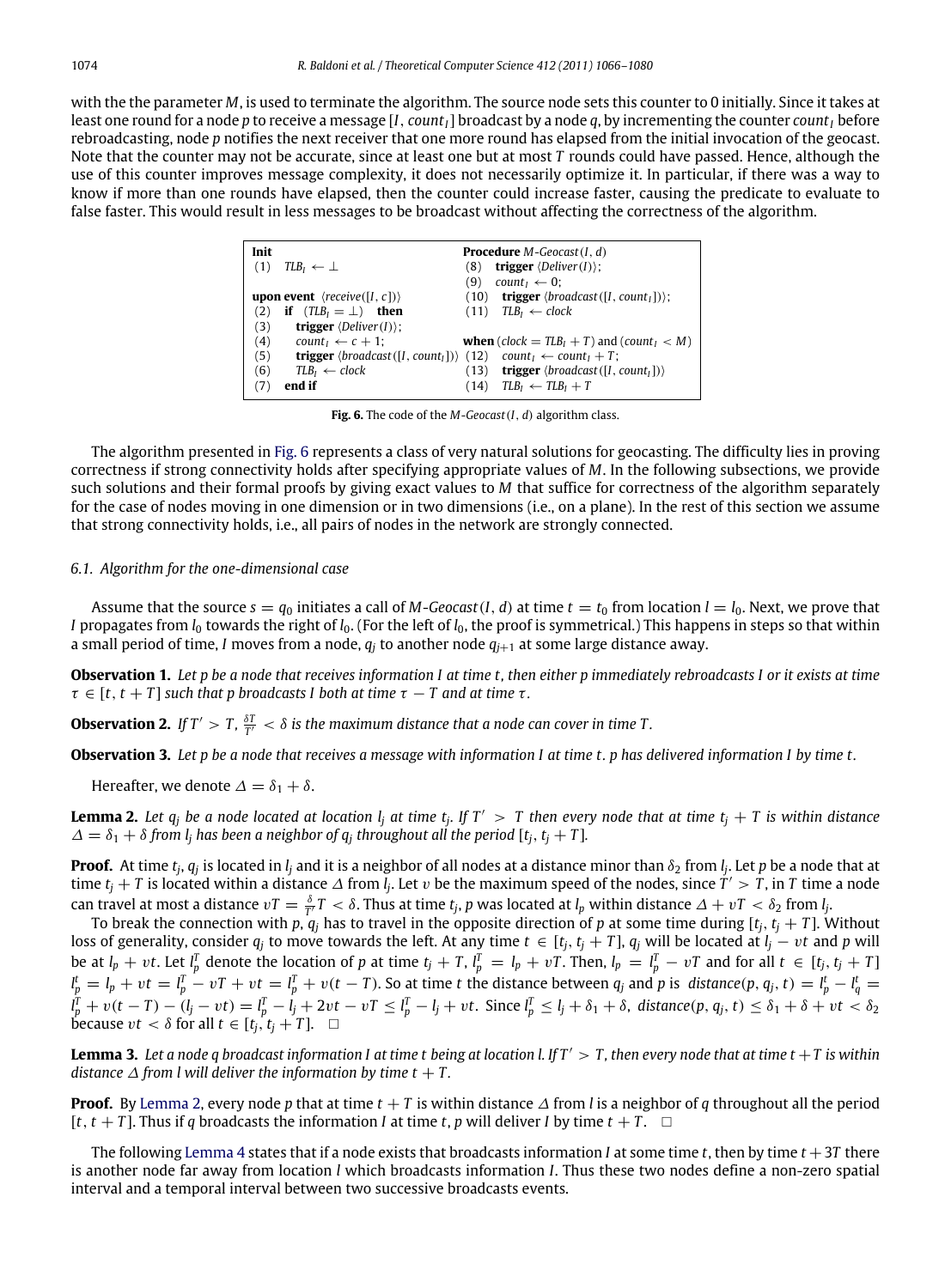**Lemma 4.** *Let a node q<sup>j</sup> broadcast the information I at time t<sup>j</sup> located at point l<sup>j</sup> . Let L<sup>r</sup> denote the set of nodes that at time t<sup>j</sup> are* located on the right of  $\tilde{l_j}+\delta_1$ . If  $\delta_1\geq\delta$ ,  $T'>T$  and  $L_r\neq\emptyset$  then, assuming that count  $_l< M$  for all nodes throughout [t $_j$ ,  $t_{j+1}$ ], *either all the nodes in L<sub><i>r*</sub> deliver information I by time  $t_i + T$  or there is a node  $q_{i+1}$  which broadcasts I at time  $t_{i+1}$  at location  $l_{i+1}$ *such that:*

- 1.  $t_{j+1} t_j \leq 3T$ ,
- 2.  $l_{j+1} l_j \geq \delta_1 \frac{\delta T}{T'} > 0$
- 3. let  $t = min(t_i, t_{i+1} T)$ , throughout all the interval [t, t<sub>j+1</sub>], node  $q_{i+1}$  is a neighbor of another node q located on the left of  $l_j + \Delta$  and which invoked broadcast ([I, ·]) at some time in  $[t_{j+1} - T, t_{j+1}]$ .

**Proof.** Assume that at time *t<sup>j</sup>* , a node *q<sup>j</sup>* broadcasts the information *I* being located at *l<sup>j</sup>* . One of the following two cases holds:

- At time  $t_i + T$ , there is at least a node *p* located in the interval  $[l_i + \delta_1, l_i + \Delta]$ . Then by [Lemma](#page-8-4) [3](#page-8-4) *p* will deliver the information *I* by time  $t_i + T$ . By [Observation](#page-8-6) [1,](#page-8-5) *p* will broadcast *I* at some time  $t_{i+1} \in [t_i, t_i + T]$ . By Observation [2](#page-8-6) and its position at time  $t_j+T$ , p will rebroadcast I at time  $t_{j+1}\leq t_j+T$  being at location  $l_{j+1}\geq l_j+\delta_1-\frac{\delta T}{T}$ . The claim holds being  $q_{j+1} = p$  and  $q = q_j$ .
- At time  $t_j + T$ , no node is located in the interval  $[l_j + \delta_1, l_j + \Delta]$ . Let *L* and *L'* respectively denote the set of nodes that at time  $t_i + T$  are located on the left of  $l_i + \delta_1$  and the ones that at time  $t_i + T$  are located on the right of  $l_i + \Delta$ .

If  $L'=\emptyset$  then all the nodes that at time  $t_j$  were on the right of  $l_j+\delta_1$  are within distance  $\varDelta$  from  $l_j$  at time  $t_j+T$ . By [Lemma](#page-8-4) [3,](#page-8-4) these nodes deliver information *I* by time  $t_i + T$ .

Otherwise, there must exist paths of strong neighbors from nodes in *L'* to node on the left of  $l_j + \delta_1$ . In particular nodes ∈ *L* ′ can be connected with nodes in *L* at most within distance δ on the left of *l<sup>j</sup>* . These latter have delivered the information *I* by time  $t_i + T$ . One of the following cases has to hold:

- 1. There exists at least a connection between a node *p* in *L* ′ and a node *q* in *L* which lasts throughout [*tj*, *t<sup>j</sup>* + 2*T* ]. Then *p* will deliver the information *I* at some time  $t \in [t_j, t_j + 2T]$ . Note that at time  $t_j + T$ , p is on the right of  $l_j + \Delta$  and since  $T'>T$  it is on the right or on  $l_j+\Delta-\frac{\delta T}{T'}>l_j+\delta_1-\frac{\delta T}{T'}$  throughout all the period [ $t_j+T$ ,  $t_j+2T$ ]. Then by [Observation](#page-8-5) [1,](#page-8-5) p will broadcast information *I* at some time  $t_{j+1} \in [t_j + T, t_j + 2T]$  being located at some position  $l_{j+1} > l_j + \delta_1 - \frac{\delta T}{T}$ . The claim holds being  $q_{j+1} = p$  and by the fact that *p* and *q* are neighbors throughout  $[\tau, t_{j+1}] \subset [t_j, t_j + 2T]$ , where  $\tau = \min t_{j+1} - T, t_j.$
- 2. Each connection between nodes in L' and nodes in L breaks at some time in [t<sub>j</sub>, t<sub>j</sub> +2T]. Then, a new strong connection has to be created at some time  $t \in [t_i, t_j + 2T]$  before all such connections break. Otherwise strong connectivity is violated, which is a contradiction.

Let *p* and *q* be respectively the node in *L* and the node in *L* ′ that create the new strong connection at time *t*, i.e. distance  $(p, q, t) \leq \delta_1$ . By [Lemma](#page-8-2) [2](#page-8-2) p and q have been neighbors throughout  $[t - T, t + T]$ . If  $t \in [t_i, t_i + T]$ ,  $[t_i, t_i + T] \subset [t - T, t + T]$  and all such connections have to break at some point in  $[t_i + T, t_i + 2T]$  otherwise there will exist at least a connection between a node in *L* and a node in *L'* that lasts throughout all the period [ $t_j$ ,  $t_j + 2T$ ] and thus we reach a contradiction.

Then a new connection between a node  $p$  in  $L$  and a node  $q$  in  $L'$  has to be created at some time  $t \in [t_j + T, t_j + 2T]$ . At time *t*, *distance*(*p*, *q*, *t*)  $\leq \delta_1$ , and since in 2*T* time a node can travel at most a distance  $\frac{2\delta T}{T'}$ , at time *t<sub>j</sub>*, *q* was on the right of *l<sup>j</sup>* − 2δ. Thus *q* delivers information *I* by time *t<sup>j</sup>* + *T* , and *q* broadcasts *I* both at time τ and τ ′ = τ + *T* with  $\tau \in [t_i, t_i + T]$ . By [Lemma](#page-3-3) [1,](#page-3-3) p and q are neighbors throughout all the period  $[t - T, t + T]$  with  $t \in [t_i + T, t_i + 2T]$ . Either  $\tau$  or  $\tau'$  is in the interval [ $t$  –  $T$ ,  $T$ ], then  $p$  delivers information *I* by time  $t$  +  $T \le t_j$  + 3 $T$ . Then either  $p$  immediately broadcasts *I* or it broadcasts *I* at some time in [t, t + T]. Then p broadcasts information *I* at time  $t_{j+1} \le t_j + 3T$  being at some location  $l_{j+1} > l_j + \delta_1 + \delta - \frac{2\delta T}{T'} > l_j + \delta_1 - \frac{\delta T}{T'}$ . The claim holds being  $q_{j+1} = p$  and by the fact that throughout  $[t_{j+1} - T, t_{j+1}]$  ⊂  $[t - T, t + T]$  *p* and *q* are neighbors. □

<span id="page-9-3"></span>**Observation 4.** Let q, q' and p be three nodes that at time t are respectively located at  $l_q$ ,  $l_{q'}$  and  $l_p$  such that  $l_p$  <  $l_q$  and  $l_p$  <  $l_{q'}$ . *Let q deliver information I by time t* +*T because p invoked a call of broadcast*([*I*, ·]) *at time t. If q*′ *is between q and p throughout*  $[t, t + T]$ , q' delivers information I by time  $t + T$ .

<span id="page-9-1"></span>**Definition 4.**  $t_j$  is a time at which a node  $q_j$  invokes broadcast ([I,  $\cdot$ ]) being located at location  $l_j$  such that  $t_{j+1}-t_j\leq 3T$  and  $l_{j+1} - l_j \geq \delta_1 - \frac{\delta T}{T'}$ , for  $j \in \{0, 1, ..., i\}$ .

[Lemmata](#page-9-0) [5–](#page-9-0)[7](#page-10-0) are instrumental to prove [Lemma](#page-10-1) [8.](#page-10-1) This latter states that any node that traverses any of the spatial intervals defined by two consecutive broadcast events (the ones defines in [Definition](#page-9-1) [4\)](#page-9-1) during the corresponding broadcast period, delivers the information by a given time.

<span id="page-9-0"></span>**Lemma 5.** Let  $t, t' \in [t_j, t_{j+1}]$  with  $t' > t$ . Let p be a node that at time  $t$  is on the left of  $l_j$  and at time  $t'$  is located inside the *interval*  $[I_j, I_{j+1}]$ *. If*  $\delta_1 > \delta$ *, p receives a message with information I by time t<sub><i>i*</sub> + T.

<span id="page-9-2"></span>**Proof.** By [Definition](#page-9-1) [4,](#page-9-1)  $t_{j+1} - t_j \le 3T$ . Let t,  $t' \in [t_j, t_{j+1}]$  with  $t' > t$ . Let p be a node that at time t is on the left of  $l_j$  and at time *t'* is located inside the interval [*l<sub>j</sub>*, *l<sub>j+1</sub>*]. If  $\delta_1 > \delta$ , at time *t<sub>j</sub> p* is at most within distance 3 $\delta < \delta_2$  on the left of *l<sub>j</sub>*. Then, at time *t<sup>j</sup>* , *q<sup>j</sup>* and *p* are neighbors and they will remain neighbors at least up to *t<sup>j</sup>* + *T* . This is because in the worst case *p* reaches position  $l_j$  immediately after  $t_j$  but then at time  $t_j+T$  the distance between  $p$  and  $q_j$  is at most 28. Otherwise they move towards each other getting closer. So *p* will receive a message with information *I* by time  $t_i + T$ .  $\Box$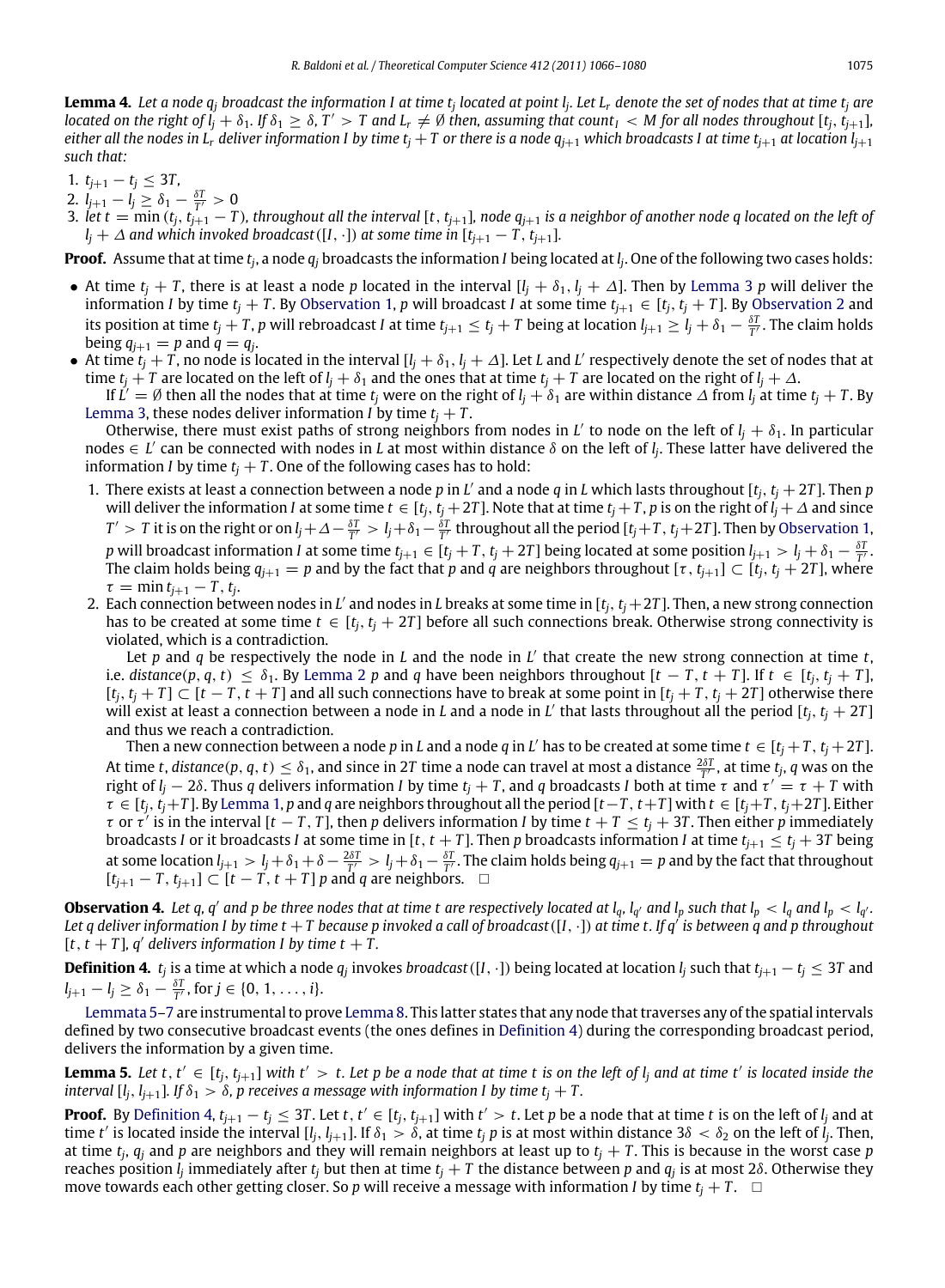**Lemma 6.** Let t, t'  $\in$  [t<sub>j+1</sub>  $-$  T, t<sub>j+1</sub>] with t'  $>$  t. Let p be a node that at time t is on the right of location  $l_{j+1}$ . If  $\delta_1 > \delta$ , p receives *a* message with information I by time  $t_{i+1} + T$ .

**Proof.** Let t,  $t' \in [t_{j+1}-T, t_{j+1}]$  with  $t' > t$ . Let p be a node that at time t is on the right of location  $l_{j+1}$ . If at some time  $t' \in [t_{j+1}-T,t_{j+1}]$  p is on the left of  $l_{j+1}$ , p is neighbor of  $q_{j+1}$  throughout all the period [ $t_{j+1}$ ,  $t_{j+1}+T$ ]. This is because  $\delta_1 > \delta$ and at time  $t_{i+1}$ , *p* is on the right of  $l_{i+1} - \delta$  and in *T* times the distance between *p* and  $q_{i+1}$  increases less than 2 $\delta$ . Then *p* will receive a message with information *I* by time  $t_{i+1} + T$ .  $\Box$ 

<span id="page-10-0"></span>**Lemma 7.** Let p be a node that at time  $t \in [t_j, t_{j+1}]$  is on the right of  $l_{j+1}$ . If at some time  $t' \in [t_j, t_{j+1}]$  with  $t < t'$ , p is located at  $l_p \in [l_j, l_{j+1}]$  and there does not exist a time  $t'' \in [t_j, t_{j+1}]$  with  $t'' > t'$  such that p is not on the right of  $l_{j+1}$ , p delivers the *information I by time*  $t_{i+1} + 2T$ .

**Proof.** Consider a node p that at time  $t \in [t_j, t_{j+1}]$  is located at the right of location  $l_{j+1}$ . Assume that at time  $t' \in [t_j, t_{j+1}]$ , with  $t'>t$ , p is located inside the interval  $[\hat{l}_j, \hat{l}_{j+1}]$  and  $t'' \in [t_j, t_{j+1}]$  does not exist with  $t'' > t'$  such that p is on the right of  $l_{j+1}$  at  $t''$ .

If  $t' \in [t_{j+1}-T,t_{j+1}]$ , the claim follows by [Lemma](#page-9-2) [6](#page-9-2) and [Observation](#page-8-7) [3.](#page-8-7) Then, consider  $t' \in [t_j,t_{j+1}-T)$ .  $[t_j,t_{j+1}-T) \subseteq$ [ $t_j$ ,  $t_j$  + 2T), then by [Observation](#page-8-6) [2,](#page-8-6) at time  $t_{j+1}$  – T, p is on the right of  $l_{j+1}$  – 28. At the same time  $t_{j+1}$  – T,  $q_{j+1}$  is at most within distance  $\frac{\delta T}{T'}$  from  $l_{j+1}$ , since it has to be located at  $l_{j+1}$  at time  $t_{j+1}$ . Then, since  $3\delta < \delta_2$ , at time  $t_{j+1} - T$ , p and  $q_{j+1}$ are neighbors. *p* and  $q_{j+1}$  remain neighbors throughout all the period  $[i_{j+1} - T, t_{j+1}]$  because at time  $t_{j+1}$ , *p* is at most within distance 3 $\delta$  from  $l_{i+1}$ , due to [Lemma](#page-8-3) [4\(](#page-8-3)1) and [Observation](#page-8-6) [2.](#page-8-6)

By the third bullet of [Lemma](#page-8-3) [4,](#page-8-3) either  $q_{i+1}$  receives *I* at time  $t_{i+1}$  because a node *q* that received the information directly by  $q_j$  invoked broadcast([I,  $\cdot$ ]) at some time  $\tau \in [t_{j+1}-T, t_{j+1}]$  or  $q_{j+1}$  invoked broadcast([I,  $\cdot$ ]) also at time  $t_{j+1}-T$ . In this last case, the claim holds because *p* and  $q_{i+1}$  are neighbors throughout all the period  $[t_{i+1} - T, t_{i+1}]$  and because of [Observation](#page-8-7) [3.](#page-8-7) Then, consider the case where  $q_{i+1}$  receives *I* at time  $t_{i+1}$  because a node *q* invoked *broadcast* ([*I*, ·]) at some time  $\tau \in [t_{j+1} - T, t_{j+1}].$ 

If at time  $t_{i+1}+T$  node *p* is within distance ∆ from  $l_{i+1}$  then by [Lemma](#page-8-4) [3](#page-8-4) *p* delivers the message by time  $t_{i+1}+T$ . Otherwise, the location of *p* at time  $t_{j+1} + T$  is on the left of  $l_{j+1} - \Delta$ . This implies that the location of *p* at time  $t_{j+1}$  is minor or equal to  $l_{j+1}+\Delta-\frac{\delta T}{T}$ . Then, at time  $t_{j+1}$ , p and q are neighbors because distance(q,  $q_{j+1},t_{j+1}<\delta_2$  and distance(p,  $q_{j+1},t_{j+1})\geq\Delta-\frac{\delta T}{T}$ .

Note that at time  $t_j$ ,  $p$  is on the right of  $l_j$ . Then, by [Observation](#page-9-3) [4](#page-9-3) either  $p$  delivers the information by time  $t_j+T$  or at some point  $t \in [t_i, t_i + T]$  *p* is located on the right of *q*. Note that *q* will broadcast the information once in each time interval  $[t_i+kT, t_i+(k+1)T]$  with  $k \in \{0, \ldots, 3\}$ . So either there is a time in  $[t_i, t_{i+1}]$  where p and q are strong neighbors and then *p* delivers the information by time  $t_{i+1} + T$ , or at time  $t_{i+1}$  *q* is on the left of *p* and this latter is on the left of  $q_{i+1}$ . Then, *p* will deliver information *I* by time  $t_{i+1} + 2T$  because of a call of broadcast either at  $q_{i+1}$  or at *q*. This is because either *p* remains neighbors of *q* or of  $q_{j+1}$  throughout all the interval  $[t_{j+1} - T, t_{j+1} + T]$  or at time  $t_{j+1}$ , *p* and *q* are within a distance greater than  $\delta_1$  from each other and they move towards or in the same direction of  $q$ . So they do not disconnect for at least other 2 $T$ .  $\Box$ 

<span id="page-10-1"></span>**Lemma 8.** Let p be a node that at some time  $t \in [t_i, t_{i+1}]$  is in some location  $l_p \in [l_i, l_{i+1}]$ . If there does not exist a time  $t' \in [t_j, t_{j+1}]$  with  $t' > t$  such that p is not on the right of  $l_{j+1}$ , p delivers the information I by time  $t_{j+1} + 2T$ .

**Proof.** Let *p* be a node that at some time  $t \in [t_j, t_{j+1}]$  is located at  $l_p \in [l_j, l_{j+1}]$ . Assume that it does not exist a time  $t' \in [t_j, t_{j+1}]$  with  $t' > t$  such that p is not on the right of  $l_{j+1}$ . Then if at time  $t_j$  p is either on the left of  $l_j$  or on the right of  $l_{i+1}$ , then the claim follows respectively by [Lemma](#page-10-0) [5](#page-9-0) and [Observation](#page-8-7) [3](#page-8-7) and by Lemma [7.](#page-10-0) Finally, consider the case where node *p* is inside the interval  $[l_i, l_{i+1}]$  throughout all the interval  $[t_i, t_{i+1}]$ . We prove that *p* delivers information *I* by time  $t_{j+1}+T.$  If at time  $t_j+T$   $p$  is within distance  $\varDelta$  from  $l_j$ ,  $p$  delivers the information  $I$  by time  $t_j+T$ , because of [Lemma](#page-10-2) [9.](#page-10-2) Then assume that *p* is located in the interval  $[I_i + \Delta, I_{i+1}]$  at time  $t_i + T$ . At that time *q* is located on the left of location  $I_i + \Delta$ . At time  $[t_{i+1} - T, t_{i+1}]$ , *q* and  $q_{i+1}$  are neighbors because of the third bullet of [Lemma](#page-8-3) [4.](#page-8-3) At time  $t_{i+1} - T$  one of the following cases will happens: (1) *p* is in between *q* and  $q_{i+1}$ , (2) *p* is on the right of both these nodes but on the left of  $l_{i+1}$  or (3) *p* is on the left of both *q* and  $q_{i+1}$ . But this means that *p* is a neighbor of *q* throughout  $[t_{j+1}, t_{j+1} + 2T]$  or is a neighbor of  $q_{j+1}$ throughout  $[t_{i+1}-T, t_{i+1}]$ . Since q broadcasts I once in each time interval  $[t_i + kT, t_i + (k+1)T]$  with  $k \in \{0, \ldots, 3\}$  and *q*<sub>*i*+1</sub> broadcasts at time  $t_{i+1}$ , *p* delivers *I* by time  $t_{i+1} + 2T$  and the claim holds.  $\Box$ 

Now we prove that if a node stays within distance *d* from the location where the geocast has been invoked, throughout all the geocast period, then it is eventually inside one of the intervals between two consecutive broadcasts at the right time and for long enough to deliver the information *I*.

<span id="page-10-2"></span>**Lemma 9.** If a node q stays within distance d from l throughout  $[t_0, t_{i+1}]$  for i such that  $l + d \in [l_i, l_{i+1}]$ , then q delivers the *information I by time*  $t_{i+1} + 2T$ *.* 

**Proof.** Let  $t_0$  be the time when the source node *s* performs the first *broadcast*( $[I, \cdot]$ ) because of a call of *M*-*Geocast*( $I, d$ ). If *q* is located at  $l_0(= l)$  at time  $t_0$  then the lemma holds. Otherwise, without loss of generality, let *q* be located on the right of *s* at time  $t_0$ . For every time in  $[t_0, t_{i+1}]$ ,  $q$  is located either on or on the left of  $l_{i+1}$  because  $l + d \leq l_{i+1}$ .

By induction on *j*, it is easy to see that there exists a  $j \leq i$  such that at time  $t \in [t_j, t_{j+1}]$ , q is in the interval  $[t_j, t_{j+1}]$  and there does not exist a time  $t' \in [t_j, t_{j+1}]$  with  $t' > t$  such that q is on the right of  $l_{j+1}$ . Otherwise at time  $t_{j+1}$ , q is on the right of  $l_{i+1}$ , and for  $j = i$  we have that at time  $t_{i+1}$ ,  $q$  is on the right of  $l_{i+1}$ . This means that at time  $t_{i+1}$ ,  $q$  is at a distance greater than *d* from *l*. By the [Lemma](#page-10-1) [8,](#page-10-1) *q* will deliver the information *I* by time  $t_{i+1} + 2T$ .  $\Box$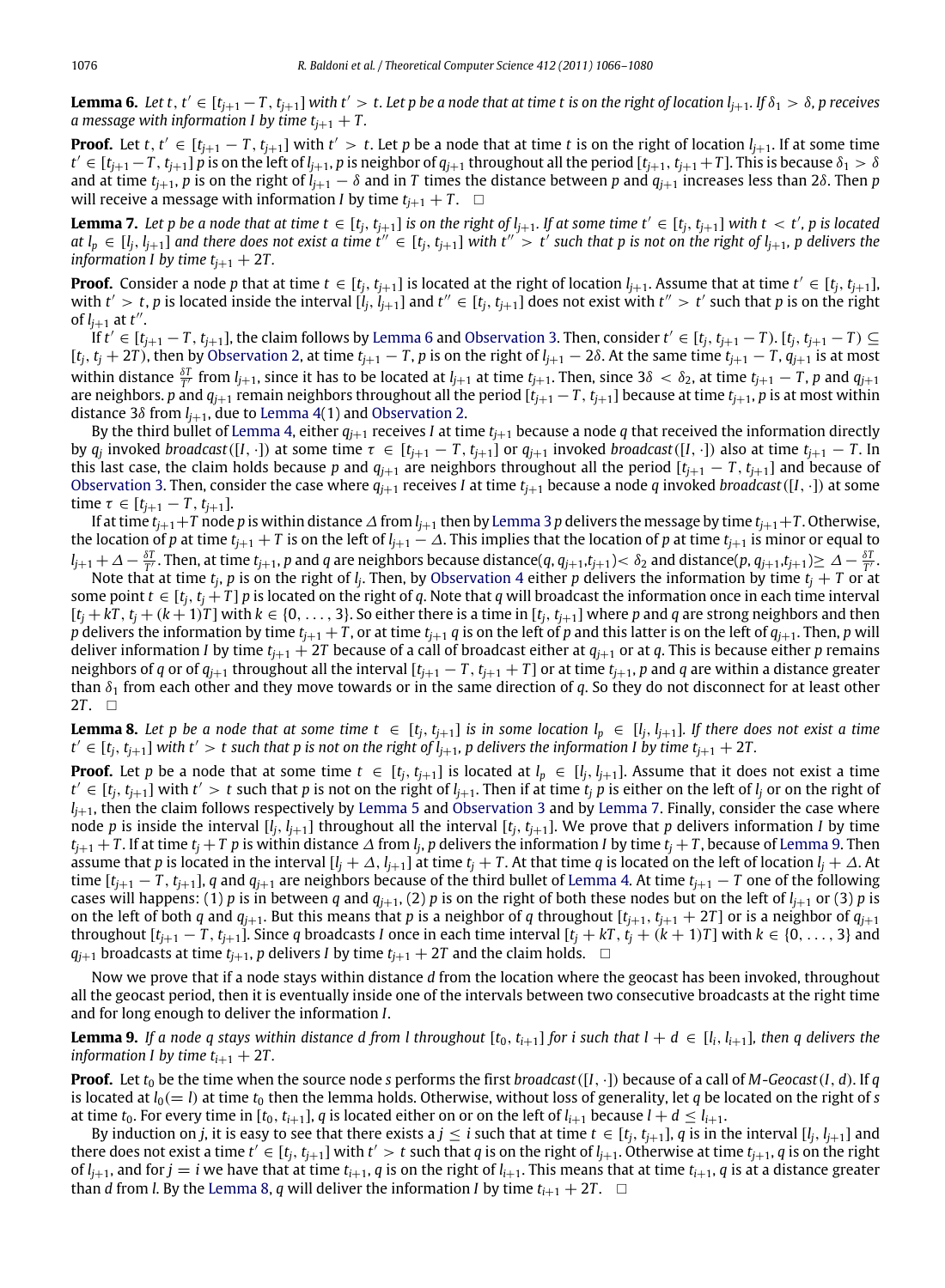**Observation 5.** *Let count<sup>I</sup> be the counter associated to the communication generated by a call of M-Geocast*(*I*, *d*)*. count<sup>I</sup> is set to zero once when the source invokes the first broadcast*( $[I, \cdot]$ ) *at time t<sub>0</sub> and it is never reset.* 

**Observation 6.** *Let p be a node different from the source node. p invokes broadcast*([*I*, ·]) *at some time t only if it has generated a recei*v*e*([*I*, ·]) *event at some time before t.*

<span id="page-11-1"></span>**Lemma 10.** *Let t be the time when a call of M-Geocast*(*I*, *d*) *is invoked. Every message broadcast or received at some time in*  $[t, t + k]$  has a counter at most equal to k.

**Proof.** The proof is by induction on k. For  $k = 0$ , we have to consider the time t. At that time only the source node invokes *broadcast*([*I*, ·]) and the counter of the broadcast message has a value 0 (line of [Fig.](#page-8-1) [6\)](#page-8-1). Then the claim holds. By inductive hypothesis, assume that every message broadcast or received at some time in [*t*, *t* + *k*] has a counter at most equal to *k*. Then we prove that every message broadcast or received at some time in  $[t, t + k + 1]$  has a counter at most equal to  $k + 1$ . We know that this cannot happen by time  $t + k$  because of the inductive hypothesis. Then by contradiction assume that there exists a message that is received at time  $t + k + 1$  and whose counter has value greater than  $k + 1$ . But since it takes at least 1 time unit to receive a message, this means that the message received at time  $t + k + 1$  was broadcast at the latest at time  $t + k$ . But then if the message has a counter  $k + 1$  we contradict the inductive hypotheses.

Finally, consider the case where at time  $t + k + 1$  a message *m* is broadcast by a node *p*. *p* increments its counter possibly each time it receives a message or when it broadcast a message. But by time  $t + k$  all the messages received by  $p$  have a counter smaller or equal to *k* and *p* may has broadcast at most *k* messages. So at time *t* + *k* the counter of *p* is at most *k*. Then, when at time  $t + k + 1$  it broadcasts a message, this message has a counter at most  $k + 1$ . Then the claim follows.  $\Box$ 

Finally we define the bound for the time to ensure the reliable delivery property and the termination property. From this latter, we obtain the bound for the integrity property.

**Theorem 10.** If strong connectivity holds,  $T' > T$ , and  $\delta_1 > \delta$ , the M-Geocast(*I*, *d*) algorithm with  $M = 3T(i + 1) + 2T$  and *i* = ⊥ $\frac{d}{\delta_1 - \frac{\delta T}{T'}}$  ] ensures

([1](#page-3-4)) *the reliable delivery [Property](#page-3-4)* 1 *for*  $C = 3T(i + 1) + 2T$ ,

([2](#page-3-5)) *the termination [Property](#page-3-5)* 2 *for*  $C' = (3T(i + 1) + 2T + 1)T$ *, and* 

([3](#page-3-6)) *the integrity [Property](#page-3-6) 3 for*  $d' = (C' + T)(\delta_2 + \frac{\delta}{T'})$ *.* 

**Proof.** Let us first prove (1). From [Lemma](#page-8-3) [4,](#page-8-3) we know that any 3*T* rounds starting from  $t_0 = t$  the information reaches some distance  $\delta_1 - \frac{\delta T}{T'}$  further from *l*. Formally,  $l_i - l \ge i(\delta_1 - \delta T/T')$ . Since we want that all the nodes during the geocast interval *T* remain within distance *d* from *l* deliver the information *I*, we need to compute the maximum value that *i* could take in any execution such that  $(l + d) \in [l_i, l_{i+1})$ . Then  $i \leq \lfloor \frac{l_i - l_i}{s_i} \rfloor$  $\frac{l_i - l}{\delta_1 - \frac{\delta T}{T'}}$  and because  $l_i - l \leq d, i \leq \lfloor \frac{d}{\delta_1 - \frac{\delta T}{T'}} \rfloor$ .

From [Lemma](#page-10-2) [9,](#page-10-2) all the nodes that remain within distance  $d$  from  $l(=l_0)$  throughout  $[t_0,t_{i+1}]$  deliver  $I$  by time  $t_{i+1}+T=$  $t+C$ . By [Lemma](#page-8-3) [4,](#page-8-3)  $t_{i+1}-t \leq 3T(i+1)$ , and  $C=t_{i+1}-t+T \leq 3T(i+1)+2T$ . Then  $C \leq 3T(\lfloor \frac{d}{\delta_1-\frac{\delta T}{T'}}\rfloor+1)+2T$ .

We have to finally prove that during  $[t, t + C]$ , for any node *count*<sub>I</sub> < *M* where *M* = *C*. This follows by [Lemma](#page-11-1) [10.](#page-11-1)

We now prove (2). Every message received causes rebroadcasting of *I* in a message with a counter at least incremented by one, and this will happen at least once every *T* times. Termination happens after any message received has a counter larger than 3*T* ( $i+1$ ) + 2*T*, where  $i=\lfloor\frac{d}{\delta_1-\frac{\delta T}{\tau'}}\rfloor$ . This happens within (3*T* ( $i+1$ ) + 2*T* + 1)*T* + *T* times, because all messages broadcast after time  $(3T(i + 1) + 2T + 1)T$  have counters at least equal to  $3T(i + 1) + 2T + 1$  and all such messages are received within at most another *T* times. Note that in the worst case each broadcast message is received exactly after *T* times and then the counter counts one time more while in reality *T* times are the last. Therefore,  $C' = (3T(\lfloor \frac{d}{\delta_1 - \frac{\delta T}{T'}} \rfloor + 1) + 2T + 1)T$ .

*T* Finally, we prove (3). A broadcast message will be received at least after one time unit during which any node can traverse distance at most  $\frac{\delta}{T'}$ . Therefore, if a node broadcasts a message from location *l'* at time *t'*, then its neighbors receive it the earliest at time  $t'+1$ , when at a distance less than  $\delta_2+\frac{\delta}{T'}$  away from *l'*. Then, if the source starts *M*-*Geocast*(*I*, *d*) at time *t* from location *l*, at time *t* + *m*, the furthest node that delivers *I* is at a distance less than  $m(\delta_2+\frac{\delta}{T'})$  away from *l*. By (2), after time  $t + C'$ , no node broadcasts messages with information *I*. Therefore, no node delivers *I* after time  $t + C' + T$ . But at time  $t + C' + T$ , all nodes that have delivered *I* are within a distance less than  $(C' + T)(\delta_2 + \frac{\delta}{T'})$  from *l*. Therefore, if a node remains further than  $d' = (C' + T)(\delta_2 + \frac{\delta}{T'})$  from *l*, it will never deliver *I*.  $\Box$ 

#### <span id="page-11-0"></span>*6.2. Algorithm for the two-dimensional case*

From [Corollary](#page-7-3) [1](#page-7-3) we know that it is impossible to solve the geocast problem considering an infinite set of nodes, when nodes move on a plane. Therefore, we need to assume a finite set of nodes to provide the solution. This is still challenging because it is hard to estimate bounds on the hop distance based on the physical distance of the nodes. Note that although such bounds were not explicitly calculated in the one-dimensional case, the correlation of hop distance and physical distance between nodes was the key in proving that information propagates away from its original location and eventually it arrives to all nodes within the appropriate area. In the two-dimensional case, we cannot make similar arguments because the physical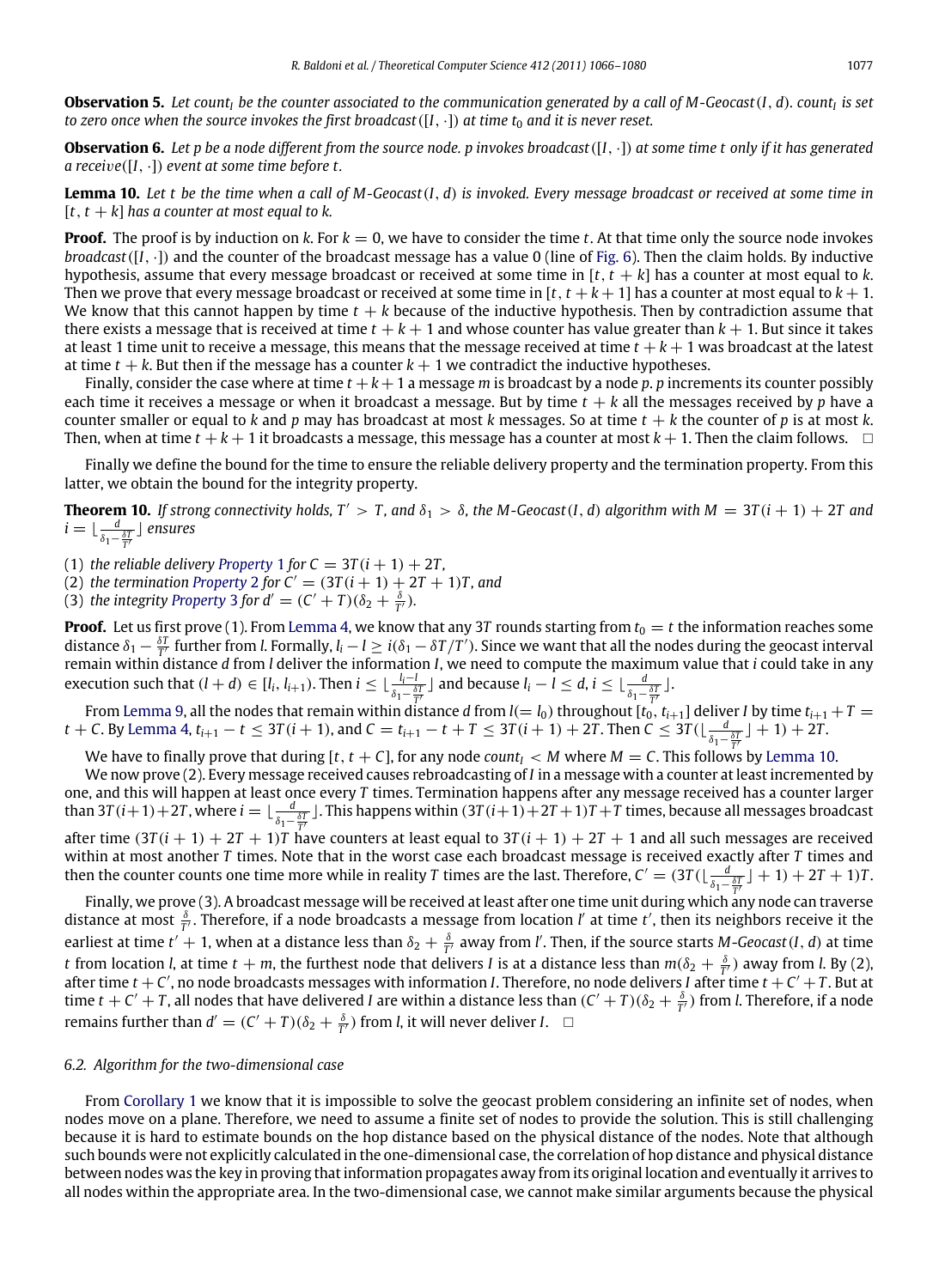distance between nodes does not give any information about their hop distance. For example, consider two non-neighboring nodes *p* and *q* that are located very close to each other. Even if those do not move (causing their physical distance to be fixed), their hop distance can change dramatically and the path linking them could contain nodes located very far from *p* and *q*. (A scenario like this one was used to prove [Theorem](#page-7-0) [9.](#page-7-0)) If  $p$  initiates a call of Geocast( $I$ ,  $d$ ) and  $q$  is within distance  $d$  from  $p$ , *I* will have to travel through the (dynamically changing) long path that connects them (to ensure reliable delivery). Hence, the terminating time of the algorithm no longer depends solely on the physical distance *d* but also on the hop distance between *p* and *q* which is hard (if possible) to calculate in our model. To deal with the challenges of the two-dimensional case, we additionally assume a known upper bound *n* on the number of nodes. This additional information provides an upper bound on the hop distance of any two nodes. As we show next, this suffices for a natural geocast algorithm to work in two dimensions.

We show now that the algorithm *M*-*Geocast*(*I*, *d*) solves the geocast problem in two dimensions for an appropriate value of *M*. Let us denote by *S* the set of nodes that have already delivered the information *I*, and *S*(*t*) the set *S* at time *t*. Let us denote by  $t_i$  the time at which the set *S* increases from size *i* to  $i + 1$ . Note that  $t_0$  is the time the geocast starts.

<span id="page-12-0"></span>**Lemma 11.** If  $T' > T$  and count<sub> $I'$ </sub> < M at all nodes during the time interval  $[t_0, t_{n-1}]$ , then  $t_{i+1} - t_i \leq 3T$  for every  $i \in \{0, \ldots, n-2\}.$ 

**Proof.** Since strong connectivity holds, at any time there must be chains of strong neighbors connecting any two nodes in the system. In particular, at every time  $t_0 < t < t_{n-1}$  (i.e., such that  $S(t) \neq \Pi$ ) there must exist at least a pair of neighbors *q* and *p* such that *q* ∈ *S*(*t*) and *p* ∉ *S*(*t*). Let *C*(*t*) denote the set of all such pairs.

Let us fix an *i* ∈ {0, . . . , *n* − 2}, and assume, for contradiction, that  $t_{i+1} - t_i > 3T$ . Consider the case when there is some pair  $(q, p) \in C(t_i)$  that belongs to  $C(t')$  for all  $t' \in [t_i, t_i + 2T]$ . In other words, this pair is formed by a node q that has *I* at *t<sup>i</sup>* , and a node *p* that does not, neighbors for at least 2*T* time. By the *M*-*Geocast*(*I*, *d*) algorithm and the fact that *count*<sub>*I*</sub> < *M* during the time interval  $[t_0, t_{n-1}]$ , a node having the information *I* will rebroadcast it once every *T* time. Hence q will rebroadcast the information I at some time  $t'\in[t_i,t_i+T]$ , and thus p will receive and deliver it by time  $t'+T\leq t_i+2T.$ 

Otherwise, all the connections in  $C(t_i)$ ,  $i \in \{0, \ldots, n-2\}$ , have been broken by some time  $t' \in (t_i, t_i + 2T]$ . But, for strong connectivity to hold, a strong connection has to exist between some node  $q \in S(t')$  and a node  $p \notin S(t')$ , since otherwise these subsets are disconnected at time t'. Let t'', t<sub>i</sub> < t''  $\leq$  t', be the time at which q and p become strong neighbors, i.e. they are within distance  $\delta_1$  from each other. The claim follows if  $q \notin S(t_i)$ , since  $q \in S(t')$  and  $t_i < t'' \leq t' \leq t_i + 2T$ . Otherwise, note that by [Lemma](#page-3-3) [1](#page-3-3) and the fact that  $T' > T$ , q and p are neighbors throughout all the period  $[t'' - T, t'' + T]$ . Then, since  $q \in S(t_i)$  and  $t_i < t''$ , q will broadcast I once in the period  $[t''-T, t'']$ , and p will deliver I by time  $t'' + T > t' > t_i$ . Given that  $t'' \le t_i + 2T$ , p will deliver the information *I* by time  $t_i + 3T$  and the claim holds.  $\Box$ 

Let us now relate the value of the *count<sub>I</sub>* at each node with respect to the time that has passed since *M*-*Geocast*(*I*, *d*) was invoked. Let *count*<sub>*I*</sub>( $q$ ,  $t$ ) be the value of the variable *count<sub>I</sub>* of node  $q$  at time  $t$ . Let us define a *propagation sequence* as the sequence of nodes  $s = p_0, p_1, p_2, \ldots, p_k = q$  such that the first message received by  $p_i$  with information *I* was sent by  $p_{i-1}$ . Node  $s = p_0$  is the source of the geocast.

<span id="page-12-1"></span>**Lemma 12.** Let  $t_0$  be the time at which M-Geocast $(I, d)$  is invoked at source s. Given a node q with propagation sequence  $s = p_0, p_1, p_2, \ldots, p_k = q$  and a time  $t \ge t_0$  at which q has delivered I, with count<sub>I</sub>(q, t)  $\le M$ , then it is satisfied that  $((t - t_0) - \text{count}_I(q, t)) \in [0, k(T - 1) + T].$ 

**Proof.** We prove by induction on k that at time  $t \ge t_0$  it is satisfied that  $((t - t_0) - \text{count}_I(p_k, t)) \in [0, k(T - 1) + T]$ , and that if a message is sent at time *t* it carries a counter  $c(p_k, t)$  such that  $((t − t_0) − c(p_k, t)) ∈ [0, k(T − 1)]$ . The base case is the source node  $s = p_0$ . At time  $t_0$  the source sets *count*<sub>*I*</sub>(*s*,  $t_0$ ) = 0 (Line [9\)](#page-0-7), and then, as long as *count*<sub>*I*</sub> < *M*, it increments *count*<sub>*I*</sub> by *T* every *T* time (Line [12\)](#page-0-7). Hence, at time  $t = t_0 + \alpha$  we have  $((t - t_0) - \text{count}_1(s, t)) = 0$  if  $\alpha$  is a multiple of *T*, and  $((t - t_0) - count_I(s, t)) > 0$  otherwise. Furthermore, the difference  $(t - t_0) - count_I$  is always smaller than *T*. Since messages are broadcast at times  $t = t_0 + \alpha$  with  $\alpha$  a multiple of *T*, the values  $c(s, t)$  carried by the messages sent by the source satisfy  $((t - t_0) - c(s, t)) = 0$ .

Let us assume now by induction that, if  $p_{i-1}$  broadcasts a message at time  $t \geq t_0$ , this carries a value  $c(p_{i-1}, t)$  such that  $((t - t_0) - c(p_{i-1}, t))$  ∈ [0,  $(i - 1)(T - 1)$ ]. If  $p_i$  receives *I* for the first time at *t'* and the corresponding message was sent by  $p_{i-1}$  at time t,  $p_i$  sets count<sub>1</sub> $(p_i, t') = c(p_{i-1}, t) + 1$  (Line [4\)](#page-0-7). This message took between 1 and T time units to be received at time *t'* = *t* + α. Hence, α ∈ [1, *T*]. Considering one extreme case, if ((*t* − *t*<sub>0</sub>) − *c*(*p*<sub>*i*−1</sub>, *t*)) = 0 and  $\alpha = 1$ , then  $((t' - t_0) - \text{count}_I(p_i, t')) = 0$ . In the other extreme, if  $((t - t_0) - c(p_{i-1}, t)) = (i - 1)(T - 1)$ and  $\alpha = T$ , then  $((t'-t_0) - count_1(p_i, t')) = i(T-1)$ . Therefore,  $((t'-t_0) - count_1(p_i, t')) \in [0, i(T-1)]$ . Like the source,  $p_i$  increments *count<sub>I</sub>* by *T* every *T* time as long as *count<sub>I</sub>* < *M* (Line [12\)](#page-0-7). Hence, at any time  $t'' = t' + \alpha$  we have  $((t'' - t_0) - \text{count}_I(p_i, t'')) \in [0, i(T - 1)]$  if  $\alpha$  is a multiple of *T*. Otherwise, this difference increases in up to *T* time, and hence  $((t''-t_0)-count_1(p_i, t'')) \in [0, i(T-1)+T]$ . Since messages are broadcast by  $p_i$  at times  $t'' = t' + \alpha$  with  $\alpha$  a multiple of T, the values  $c(p_i, t'')$  carried by the messages sent by  $p_i$  satisfy  $((t'' - t_0) - c(p_i, t'')) \in [0, i(T - 1)].$ 

This lemma can be used to prove the following theorem, which shows that the geocast problem can be solved in two dimensions as long as  $T' > T$ .

**Theorem 11.** *If strong connectivity holds and T'* > *T*, *the M-Geocast*(*I*, *d*) *algorithm with*  $M = 3T(n - 1)$  *ensures*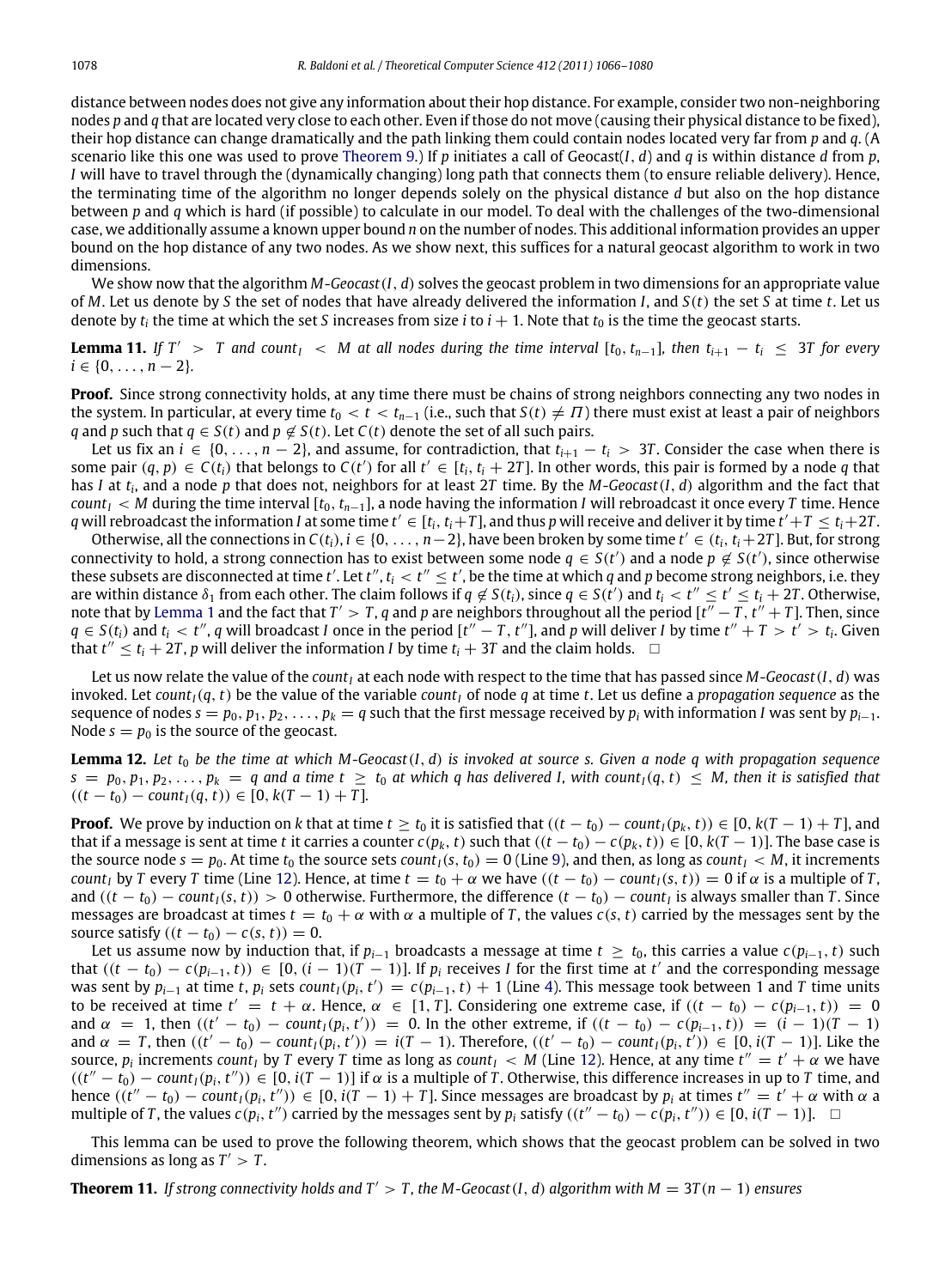- ([1](#page-3-4)) *the reliable delivery [Property](#page-3-4)* 1 *for*  $C = 3T(n 1)$ *,*
- ([2](#page-3-5)) *the termination [Property](#page-3-5)* 2 *for*  $C' = 3T(n 1) + (n 1)(T 1) + T$ *, and*
- ([3](#page-3-6)) *the integrity [Property](#page-3-6)* 3 *for d'* = max(*d*,  $3T(n 1)v_{max} + (n 1)\delta_2$ )*.*

**Proof.** The first part of the claim is a direct consequence of [Lemma](#page-12-0) [11,](#page-12-0) which proves that at most  $3T(n - 1) > t_{n-1} - t_0$ time after *Geocast*(*I*, *d*) is invoked, all nodes have delivered the information *I*. The second part of the claim follows from [Lemma](#page-12-1) [12,](#page-12-1) using the fact that no propagation sequence has more than *n* nodes (hence taking  $k = n - 1$ ), combined with the first part of the claim. The third claim is also a direct consequence of [Lemma](#page-12-0) [11,](#page-12-0) since the information can be carried by nodes at most distance  $3T(n-1)v_{max}$  in time  $3T(n-1)$  from the initial location of the source, and travels less than  $(n-1)\delta_2$ in the  $n - 1$  broadcasts that inform new nodes.  $□$ 

# **7. Related work**

Geocast was introduced by Navas et al. [\[4,](#page-14-1)[3\]](#page-14-0). Geocast algorithms for mobile ad-hoc networks [\[5,](#page-14-2)[10](#page-14-8)[,7,](#page-14-9)[6\]](#page-14-10), unlike our deterministic solution, only provide probabilistic guarantees. This may not suffice. For example, Dolev et al. [\[8\]](#page-14-3) need a deterministic geocast to implement atomic memory. Deterministic solutions are given for multicast [\[14](#page-14-11)[,16,](#page-14-7)[17\]](#page-14-12) and broadcast [\[11\]](#page-14-6) for mobile ad-hoc networks. Both solutions in [\[14,](#page-14-11)[16\]](#page-14-7) consider a finite and fixed number of mobile nodes arranged somehow in logical or physical structures. They divide the nodes into groups each of which has a special node which coordinates message propagation and collects acknowledgments. Moreover, they make the following stronger than necessary assumption: they require that the network topology stabilizes for periods long enough to ensure delivery. Finally, simulation results [\[18\]](#page-14-13) show that the approach proposed in [\[14\]](#page-14-11) does not work if nodes move fast. Bounds that allow the algorithms to work correctly are not presented. Chandra et al. [\[17\]](#page-14-12) provide a broadcasting algorithm and show by experiments that either all or none of the nodes get the message with high probability. Mohsin et al. [\[11\]](#page-14-6) implement (deterministic) broadcast for a synchronous mobile ad-hoc network with restricted movement patterns. In particular, nodes move on top of a grid such that at the beginning of each round nodes are located at grid points. They assume that all nodes move at the same constant speed and direction of movement cannot change within a round. Finally, nodes need to inform their neighbors about their future moving pattern for short future time periods.

Some theoretical results [\[12](#page-14-14)[,13\]](#page-14-15), in the last few years have made an effort to model the mobility of nodes and to understand the impact of mobility on the solvability and the complexity of basic problems (e.g. broadcast, routing) in mobile ad-hoc networks. In particular, [\[12,](#page-14-14)[13\]](#page-14-15) model the communication topology as a dynamic graph and mobility as an adversary able to change the edges of the graph accordingly to a given strategy. On the contrary, we use a different approach, we define the dynamics of the communication topology in a parametric way in terms of connectivity and speed of movement of nodes.

Few bounds on deterministic communication in MANETs have been provided [\[15,](#page-14-16)[1\]](#page-14-17). We prove that the lower time complexity bound to complete a geocast in the plane is Ω(*nT* ). Interestingly, Prakash et al. [\[15\]](#page-14-16) provide a lower bound of Ω(*n*) rounds for the completion time of broadcast in mobile ad hoc networks, where *n* is the number of nodes in the network. As the authors point out, they consider grid-based networks, but a lower bound proved for this restricted grid mobility model automatically applies to more general mobility models. This latter result improves the Ω(*D* log *n*) bound provided by Bruschi and Pinto [\[1\]](#page-14-17), where *D* is the diameter of the network. These results unveil the fact that, when nodes may move, the dominating factor in the complexity of an algorithm is the number of nodes in the network and not its diameter.

## **8. Conclusion**

In the context of geocasting, this paper has formally shown how the speed of movement of the nodes creates uncertainty in a distributed system in terms of the cost and solvability of the problem. To the best of our knowledge, this is in fact the first time in which bounds are formally defined on the speed of node movement which make it possible to solve geocasting and relate its time complexity to the speed. This formally verifies the intuition that the faster the nodes move, the more costly it would be to solve geocasting. Moreover, we have shown that when nodes move at speeds higher than a certain bound, geocasting cannot be solved. In particular, for the two-dimensional mobility model, we have presented a tight bound on the maximum speed of movement that keeps the solvability of geocast. We have also proved that Ω(*nT* ) is a time complex lower bound for a geocast algorithm to ensure deterministic reliable delivery, and we have provided a distributed solution which is proved to be asymptotically optimal in time. In fact, our solution and bounds are also applicable to 3 dimensions, a case that is rarely studied but may be of growing interest.

Assuming the one dimension mobility model, i.e. nodes move on a line, we have proved that  $v_{max} < \frac{2\delta}{T}$  is a necessary condition to solve the geocast, where  $\delta$  is a system parameter, and presented an efficient algorithm when  $v_{max} < \frac{\delta}{T}$ . This leaves a gap on the maximum speed to solve the geocast problem in one dimension. Interestingly, the time complexity of the algorithm in one dimension depends on the speed of movement of nodes and on the distance *d* to be covered, while in two dimensions it is related to the size of the system. This is mainly due to the fact that despite mobility, having nodes located in a plane may let the information propagate far away from the source node but in a different direction w.r.t. the nodes that have to be covered. To prove our results we do not make any assumption on the network topology except that it is strongly